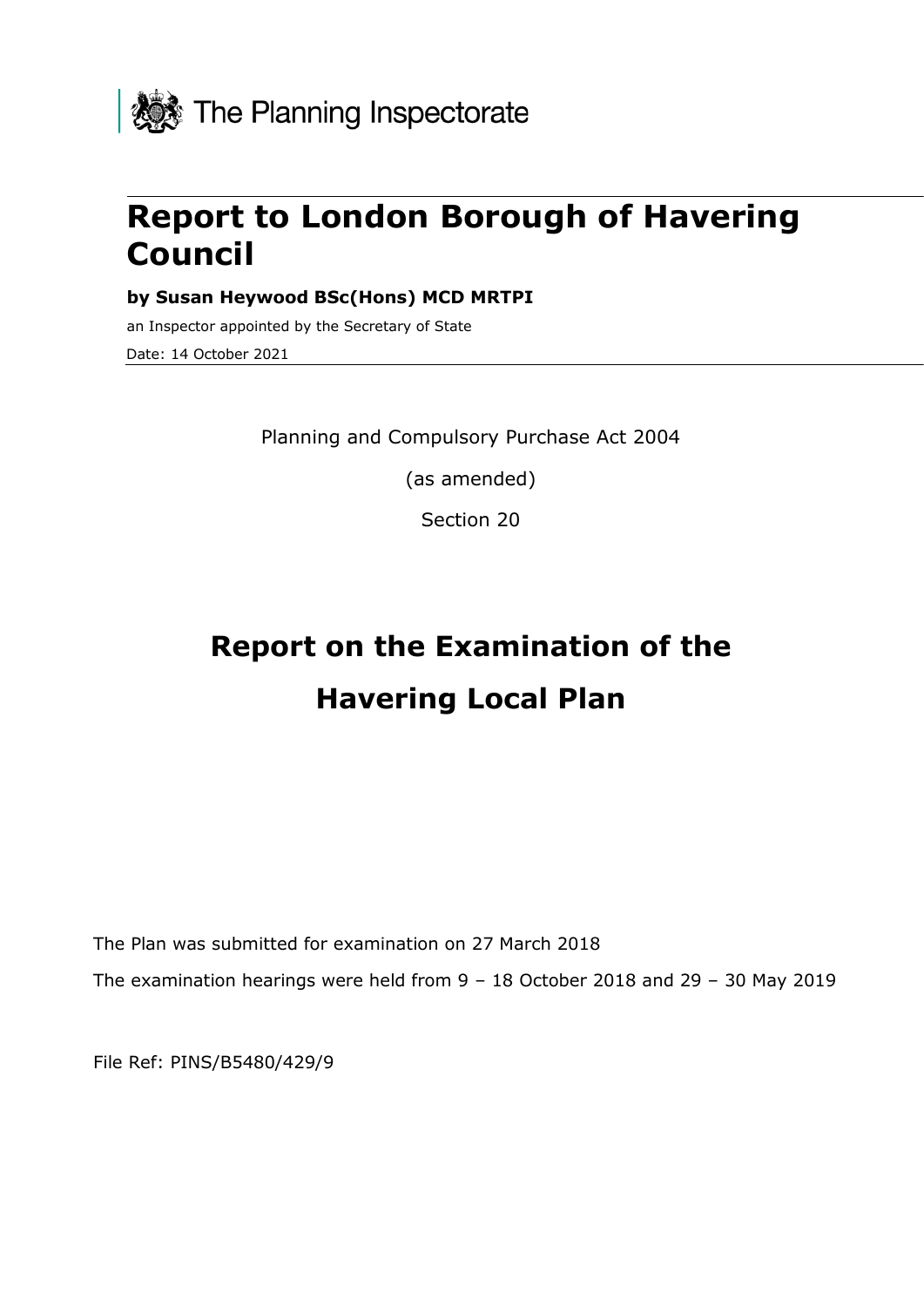# **Contents**

|                                                                                                                                                                                                                                                                                                                                                                                                                                                                                 | Page                                                     |
|---------------------------------------------------------------------------------------------------------------------------------------------------------------------------------------------------------------------------------------------------------------------------------------------------------------------------------------------------------------------------------------------------------------------------------------------------------------------------------|----------------------------------------------------------|
| Abbreviations used in this report                                                                                                                                                                                                                                                                                                                                                                                                                                               | 3                                                        |
| <b>Non-Technical Summary</b>                                                                                                                                                                                                                                                                                                                                                                                                                                                    | $\overline{4}$                                           |
| Introduction                                                                                                                                                                                                                                                                                                                                                                                                                                                                    | 5                                                        |
| Plan Context                                                                                                                                                                                                                                                                                                                                                                                                                                                                    | 6                                                        |
| <b>Public Sector Equality Duty</b>                                                                                                                                                                                                                                                                                                                                                                                                                                              | 7                                                        |
| Assessment of Duty to Co-operate                                                                                                                                                                                                                                                                                                                                                                                                                                                | 7                                                        |
| Assessment of Other Aspects of Legal Compliance                                                                                                                                                                                                                                                                                                                                                                                                                                 | 9                                                        |
| Assessment of Soundness<br>Issue 1 - Spatial Strategy and approach to the Green Belt<br>Issue 2 - Housing need and supply<br>Issue 3 - Affordable housing and housing mix<br>Specialist, including older persons', accommodation<br>Gypsy and Traveller accommodation<br>Issue 4 - Thriving communities<br>Issue 5 - Employment and economic development<br>Issue 6 - Transport connections<br>Issue 7 - High quality and green places<br>Issue 8 - Minerals, waste, monitoring | 11<br>14<br>20<br>21<br>22<br>27<br>29<br>31<br>33<br>34 |
| <b>Overall Conclusion and Recommendation</b>                                                                                                                                                                                                                                                                                                                                                                                                                                    | 35                                                       |
| Schedule of Main Modifications and Further Main Modifications                                                                                                                                                                                                                                                                                                                                                                                                                   | Appendix                                                 |

2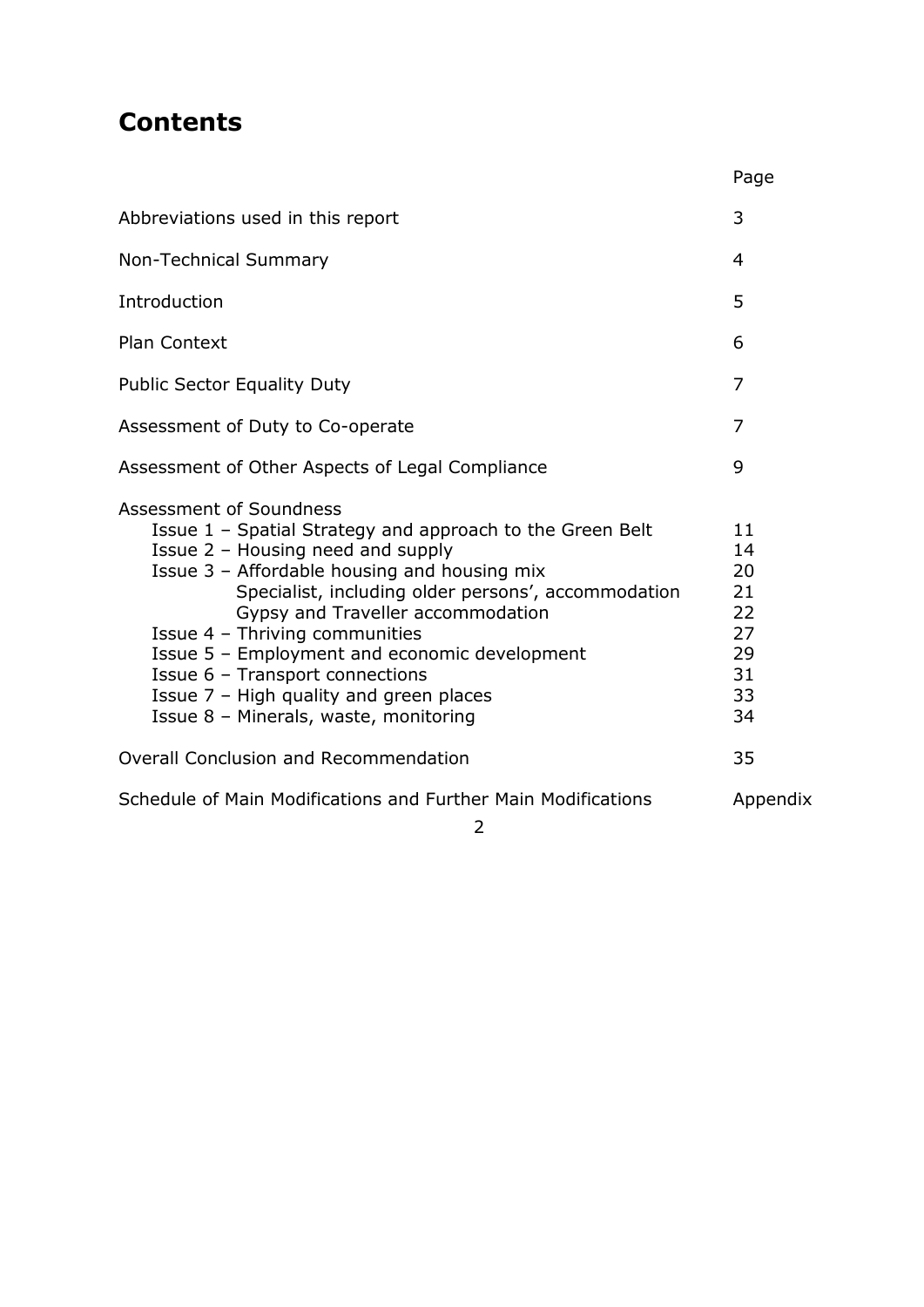# **Abbreviations used in this report**

| dpa         | dwellings per annum                          |
|-------------|----------------------------------------------|
| <b>ELR</b>  | Employment Land Review 2015 (LBHLP.20)       |
| <b>ELWP</b> | East London Waste Plan                       |
| <b>FMM</b>  | <b>Further Main Modifications</b>            |
| <b>GLA</b>  | <b>Greater London Authority</b>              |
| <b>GTAA</b> | Gypsy and Traveller Accommodation Assessment |
| <b>HPS</b>  | <b>Housing Position Statement</b>            |
| <b>HRA</b>  | <b>Habitats Regulations Assessment</b>       |
| <b>LDS</b>  | Local Development Scheme                     |
| LP2021      | London Plan 2021                             |
| <b>LSIS</b> | Locally Significant Industrial Sites         |
| <b>MM</b>   | <b>Main Modifications</b>                    |
| <b>NPPF</b> | National Planning Policy Framework           |
| <b>ONEL</b> | <b>Outer North East London</b>               |
| <b>PPG</b>  | <b>Planning Policy Guidance</b>              |
| <b>PPTS</b> | Planning Policy for Traveller Sites          |
| <b>PTAL</b> | <b>Public Transport Accessibility Level</b>  |
| <b>SA</b>   | <b>Sustainability Appraisal</b>              |
| <b>SDA</b>  | Strategic Development Area                   |
| <b>SHMA</b> | <b>Strategic Housing Market Assessment</b>   |
| <b>SIL</b>  | <b>Strategic Industrial Location</b>         |
| <b>SINC</b> | Site of Importance for Nature Conservation   |
| <b>SPG</b>  | Supplementary Planning Guidance              |
| TfL         | Transport for London                         |
| <b>UCO</b>  | Use Classes Order                            |
|             |                                              |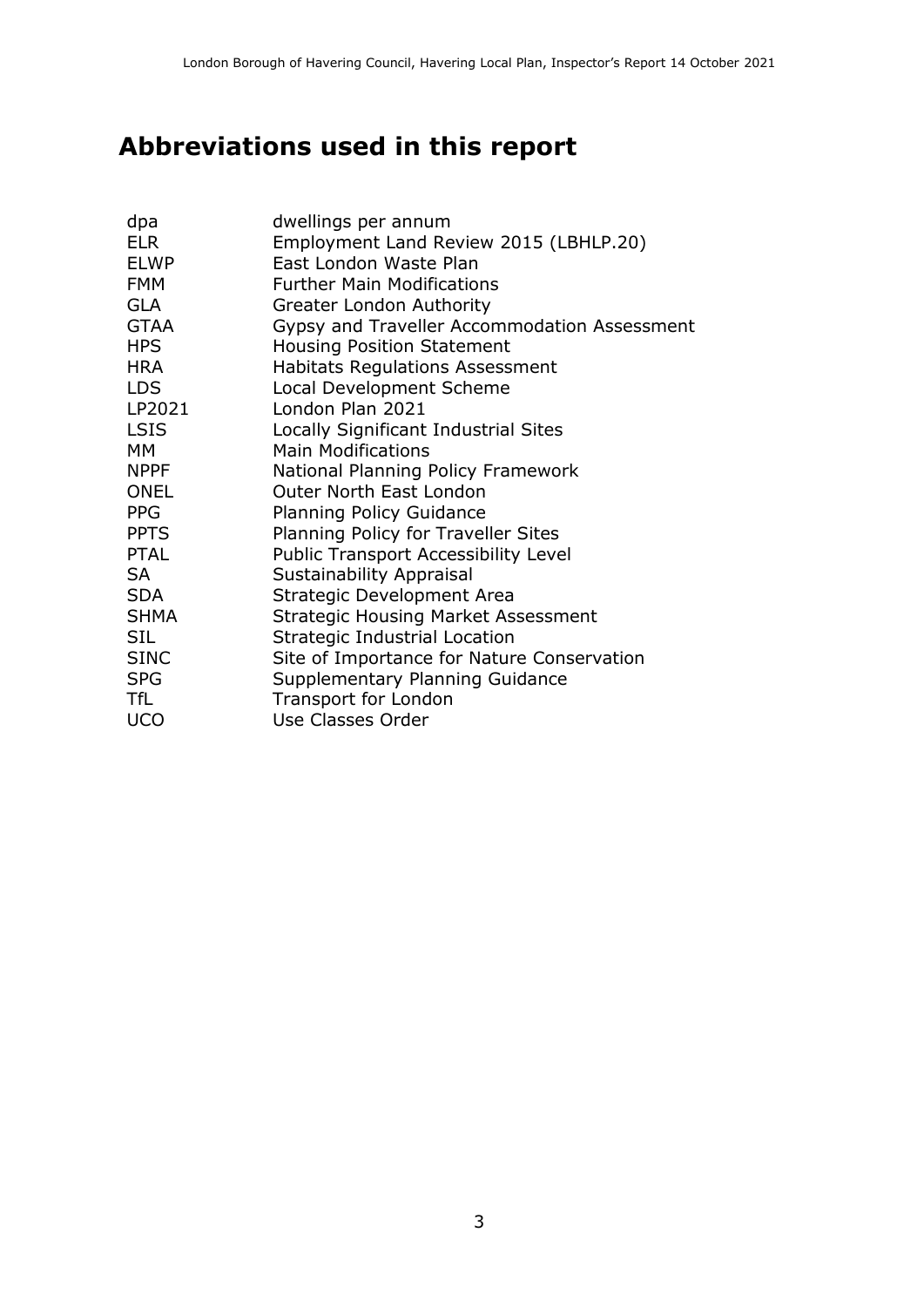# **Non-Technical Summary**

This report concludes that the Havering Local Plan provides an appropriate basis for the planning of the borough, provided that a number of main modifications are made to it. The London Borough of Havering Council has specifically requested that I recommend any main modifications necessary to enable the Plan to be adopted.

The main modifications all concern matters that were discussed at the examination hearings. Following the hearings, the Council prepared schedules of the proposed modifications and carried out sustainability appraisal and habitats regulations assessment of them. The main modifications were subject to public consultation over an eight-week period. An additional seven-week consultation took place on further main modifications needed to ensure the Plan is in general conformity with the London Plan 2021 and on an updated sustainability appraisal and habitats regulations assessment. In some cases, I have amended detailed wording of the modifications to take account of representations made in response to the consultations. I have recommended their inclusion in the Plan after considering the sustainability appraisal and habitats regulations assessments and all the representations made in response to consultation on them.

The Main Modifications and Further Main Modifications can be summarised as follows:

- Set out the need for an immediate update of the Plan and explaining the relationship of the Plan to the London Plan 2021, to ensure the Plan is positively prepared and effective;
- Identify the policies which are superseded by the Plan to ensure the Plan is legally compliant;
- Amend the objectives and various policies to include the need to support greater use of the River Thames for freight and passenger transport in line with the London Plan and national policy relating to sustainable travel;
- Various modifications to amend policies to ensure general conformity with the London Plan 2021, including those relating to the housing requirement, affordable housing targets and parking standards;
- Set out the benchmark figure for older person's housing and identify the need from the most up to date needs report, in order to ensure that the Plan is positively prepared, justified and effective;
- Amend Policy 11 relating to Gypsies, Travellers and Travelling Showpeople accommodation to reflect updated needs assessment, identify additional sites to meet the need and remove those sites from the Green Belt, all to ensure the Plan is positively prepared, justified, effective and consistent with national policy;
- Amend policies 19, 20, 21 and 22 to clarify the criteria, to reflect evidence of the amount of land which can be released from employment use and to reduce the affordable workspace requirement, in order to ensure the polices are justified, effective, consistent with national policy and in general conformity with the London Plan;
- Inclusion of a monitoring framework to ensure the Plan is effective;
- A number of other modifications to ensure that the plan is positively prepared, justified, effective and consistent with national policy.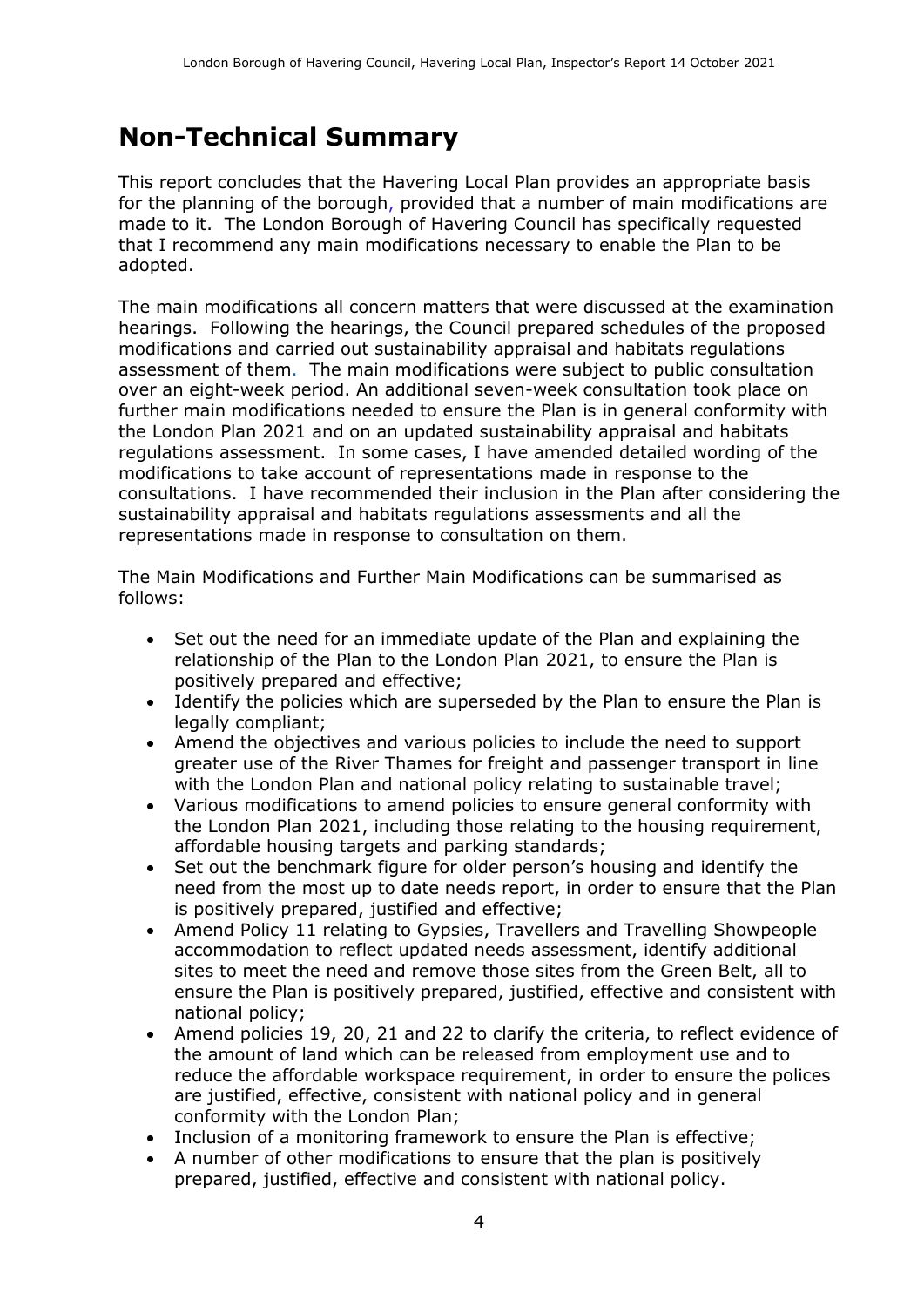# **Introduction**

- 1. This report contains my assessment of the Havering Local Plan in terms of Section 20(5) of the Planning & Compulsory Purchase Act 2004 (as amended). It considers first whether the Plan's preparation has complied with the duty to co-operate. It then considers whether the Plan is compliant with the legal requirements and whether it is sound. The National Planning Policy Framework (NPPF) 2012 (paragraph 182) makes it clear that in order to be sound, a Local Plan should be positively prepared, justified, effective and consistent with national policy.
- 2. A revised NPPF was published in July 2021. Paragraph 220 states that the policies in the original NPPF published in March 2012 will apply for the purpose of examining plans, where those plans were submitted on or before 24 January 2019. The Havering Local Plan was submitted in March 2018. Therefore, unless stated otherwise, references in this report are to the 2012 NPPF.
- 3. The starting point for the examination is the assumption that the local planning authority has submitted what it considers to be a sound Plan. The Havering Local Plan, submitted in March 2018 is the basis for my examination. It is the same document as was published for consultation in August 2017.

# **Main Modifications**

- 4. In accordance with section 20(7C) of the 2004 Act the Council requested that I should recommend any main modifications (MMs) necessary to rectify matters that make the Plan unsound and thus incapable of being adopted. My report explains why the recommended MMs are necessary. The MMs are referenced in bold in the report in the form **MM1, MM2** etc.
- 5. Following the examination hearings, the Council prepared a schedule of proposed MMs and carried out sustainability appraisal (SA) and habitats regulations assessment (HRA) of them. The MM schedule was subject to public consultation for eight weeks. An additional seven week consultation took place on further main modifications (FMMs) needed to ensure the Plan is in general conformity with the London Plan 2021 and on an updated SA and HRA. These further MMs are identified in the form **FMM1** etc in the report. Some of these FMMs supersede previous MMs. All MMs and FMMs are set out in full in the consolidated Appendix.
- 6. I have taken account of the consultation responses in coming to my conclusions in this report and in this light I have made some amendments to the detailed wording of the MMs and FMMs where these are necessary for consistency or clarity. None of the amendments significantly alters the content of the modifications as published for consultation or undermines the participatory processes and sustainability appraisal/habitats regulations assessment that has been undertaken. Where necessary I have highlighted these amendments in the report.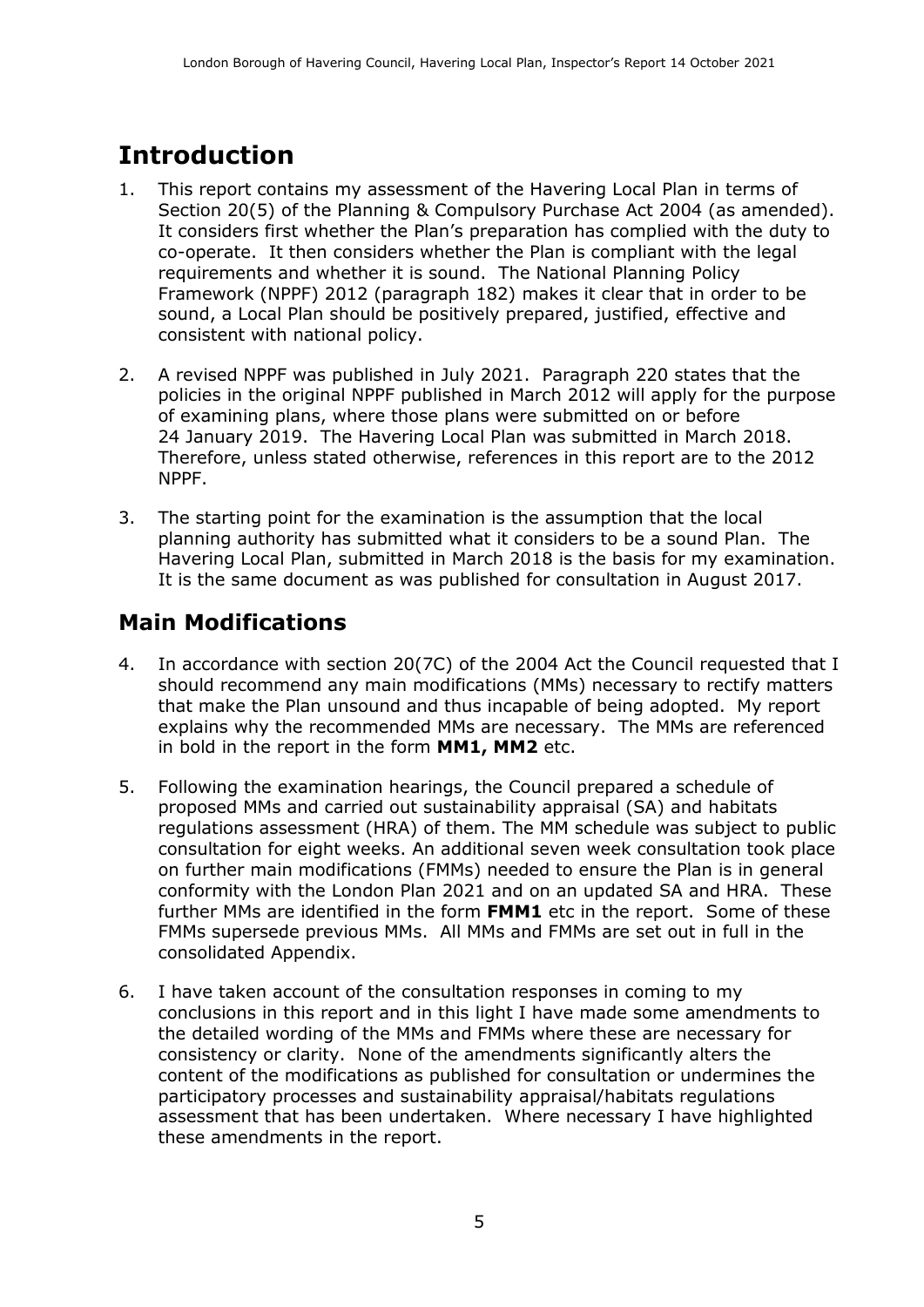# **Policies Map**

- 7. The Council must maintain an adopted policies map which illustrates geographically the application of the policies in the adopted development plan. When submitting a local plan for examination, the Council are required to provide a submission policies map showing the changes to the adopted policies map that would result from the proposals in the submitted local plan. In this case, the submission policies map comprises the set of plans identified as Proposals Map Changes Booklet July 2017 (document LBHLP.2.1) and Addendum March 2018 (document LBHLP.2.2).
- 8. The policies map is not defined in statute as a development plan document and so I do not have the power to recommend main modifications to it. However, a number of the published MMs / FMMs to the Plan's policies require further corresponding changes to be made to the policies map.
- 9. These further changes to the policies map were published for consultation alongside the MMs and are contained within the Proposals Map Changes Booklet Addendum December 2019 (document MMC02). The latter document supersedes some of the gypsy site allocations in the earlier documents.
- 10. When the Plan is adopted, in order to comply with the legislation and give effect to the Plan's policies, the Council will need to update the adopted proposals map to include all the changes proposed in Proposals Map Changes Booklet July 2017 (document LBHLP.2.1), Addendum March 2018 (document LBHLP.2.2)<sup>1</sup> and the further changes included in the Proposals Map Changes Booklet Addendum December 2019 (document MMC02) published alongside the MMs. This will become the policies map for the Havering Local Plan 2016- 2031.

# **Context of the Plan**

 $\overline{a}$ 

- 11. Havering is an Outer London borough and the Plan must therefore be in general conformity with the London Plan. The Local Plan was prepared, and much of the Examination was undertaken, under the former London Plan 2016. The London Plan 2021 (LP2021) was published on 2 March 2021.
- 12. Further MMs have been put forward to ensure general conformity with the LP2021. However, given that the LP2021 was adopted at a late stage in the examination, it has not been possible for the evidence base documents for this Plan to be updated. This would have resulted in considerable delay in the examination and adoption of the Plan.
- 13. The Plan includes a commitment to an immediate update<sup>2</sup> and it is considered pragmatic to allow this Plan to proceed to adoption on this basis. This is in

 $<sup>1</sup>$  Apart from those superseded and replaced by the changes in the Proposals Map Changes</sup> Booklet Addendum December 2019 (document MMC02)

 $2$  The NPPF 2021 paragraph 33 sets out that Plans should be reviewed to assess whether they need updating at least once every 5 years and should then be updated as necessary. The commitment in the Plan is to undertake an immediate update rather than simply reviewing the policies to assess whether they need updating.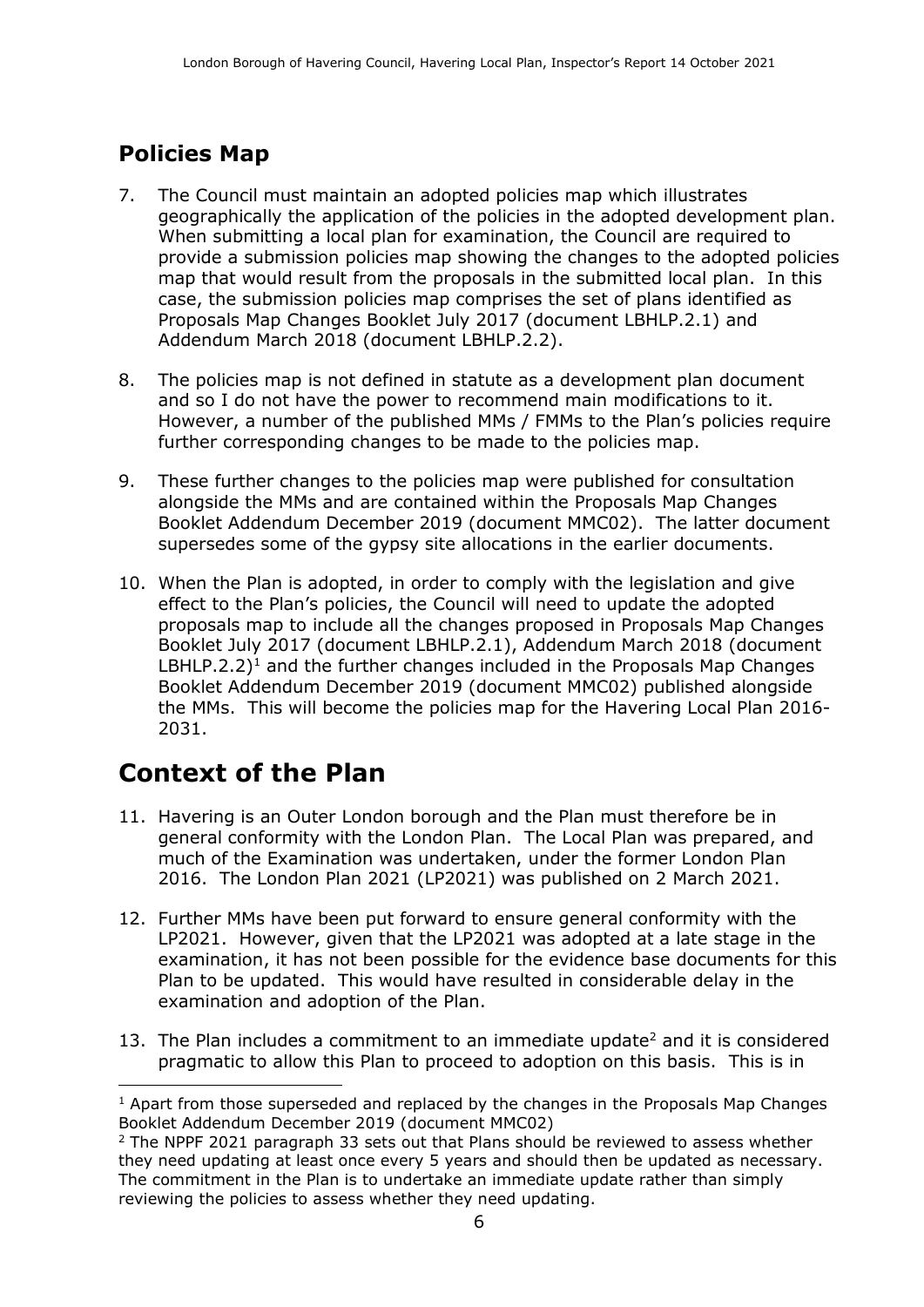line with the Government's deadline for all authorities to have an up-to-date plan in place by December 2023. The relative certainty that will be provided by finalising the Plan will be beneficial in terms of encouraging sustainable development.

- 14. In order to ensure that the Plan is effective therefore, a FMM (**FMM1**) is necessary to explain the relationship of the Plan to the LP2021. It also sets out the need for an immediate update of the Plan, in accordance with specified timescales, in order to ensure that the Plan has full regard to the LP2021 and latest Government guidance. I have made a minor alteration to this FMM to reference the 2021 NPPF which was published after the consultation on the FMMs began.
- 15. The current adopted Local Development Framework 2008 includes the Core Strategy and Development Control Policies document, the Site Specific Allocations document and the Romford Area Action Plan. Once adopted the Havering Local Plan will supersede the Core Strategy and Development Control Policies document. The Local Plan indicates broad locations for housing, employment, retail, leisure, transport, community services and other types of development. It also allocates sites for Gypsy and Traveller pitches, a matter which is addressed in detail below.
- 16. When the Plan was submitted, it was the Council's intention to prepare a future Site Specific Allocations Local Plan to identify individual sites for specific uses. It is currently the Council's intention to incorporate site allocations into the immediate update of this Plan. In the interim period, the existing allocations in the Romford Area Action Plan and Site Specific Allocations document remain extant.

# **Public Sector Equality Duty**

17. The Council carried out an Equalities Impact Assessment to inform the preparation of the Plan (LBHLP.6). I have had due regard to the three aims expressed in section 149(1) of the Equality Act 2010 and in particular considered how the Plan's policies and proposals are likely to affect people from groups with "protected characteristics"<sup>3</sup>. This has involved my consideration of several matters during the examination including those relating to different types of housing need, including for people with disabilities, older people and travellers; achieving thriving communities; promoting economic development; supporting sustainable transport connections and achieving high quality places and green places. My findings in relation to those matters are set out in subsequent sections of this report.

# **Assessment of Duty to Co-operate**

18. Section 20(5)(c) of the 2004 Act (the Planning and Compulsory Purchase Act 2004) requires that I consider whether the Council complied with any duty imposed on it by section 33A in respect of the Plan's preparation. The Council set out the actions that they have undertaken in this regard in a Duty to Co-

 $\overline{a}$ <sup>3</sup> Age; disability; gender reassignment; marriage and civil partnerships; pregnancy and maternity; race; religion or belief; sex; and sexual orientation (section 149 of the Equality Act 2010).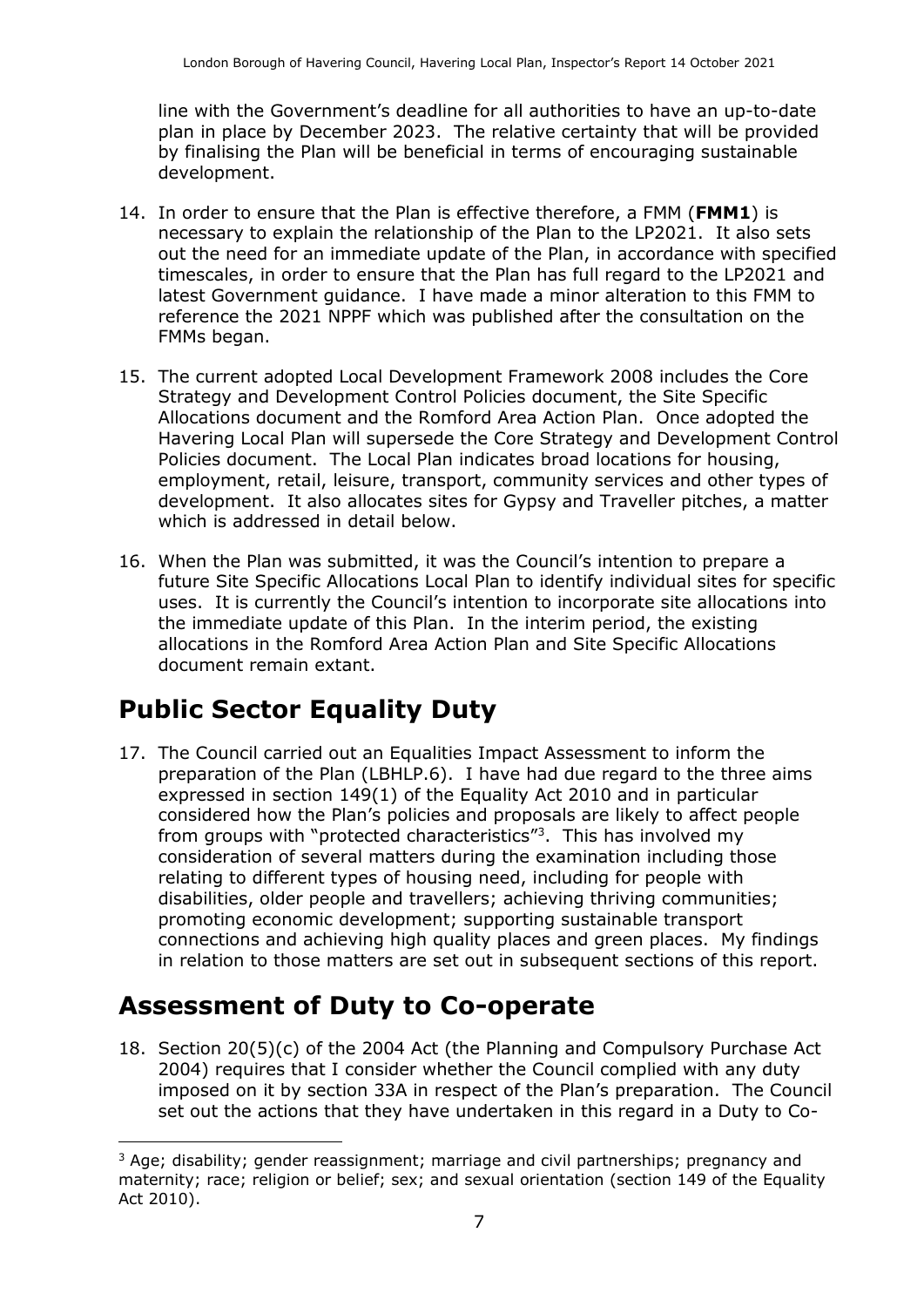operate Statement (LBHLP.4). This describes the activities that it has undertaken with other bodies in order to maximise the effectiveness of the Plan's preparation.

- 19. Co-operation has taken place with the Greater London Authority (GLA) and a number of London boroughs including the adjoining boroughs of Redbridge, Barking and Dagenham and Bexley. Havering also adjoins Epping Forest District Council to the north, Brentwood Borough Council to the east and Thurrock Council to the south-east. The Council have co-operated with these authorities and with Essex County Council. Co-operation has taken place in relation to a range of matters, including the homes and jobs required for the borough, the approach to the Green Belt and the infrastructure required to support the level of growth. A Statement of Common Ground with these and other authorities has been submitted in support of the Plan.
- 20. Essex County Council and the authorities of Basildon, Thurrock and Rochford object to the Plan due to concerns relating to Havering's unmet housing need, although they have confirmed that these objections relate to soundness matters rather than any failure of the duty to co-operate. Matters relating to housing need and supply are considered later in this report.
- 21. The Duty to Co-operate Statement sets out the GLA's view that individual London boroughs are not expected to identify where any unmet need is to be met either inside or outside of London. Whilst this was produced under the 2016 London Plan, it also reflects the London Plan 2021 which sets out that the Mayor will work with partners in the Wider South East to find solutions to shared strategic issues, including barriers to housing delivery. The London Plan does nevertheless promote the importance of engagement on locally specific cross-border matters between individual London boroughs and authorities beyond London.
- 22. The Council have worked in partnership with other relevant bodies in order to address other specific strategic matters. An example includes engagement with neighbouring local authorities, Transport for London (TfL) and Highways England in relation to the transport implications of the Plan. The Council have also been involved in the A127 Growth Corridor working group led by Essex County Council to assess the impact of cross-borough growth on this highway corridor.
- 23. Co-operation has also taken place with bodies such as Natural England, the Environment Agency, Historic England, the Local Enterprise Partnership and Local Nature Partnerships with regard to specific Local Plan issues.
- 24. No objections have been raised in respect of any failure to meet the duty to co-operate by any of the bodies prescribed in relevant legislation for the purposes of section  $33A(1)(c)$  of the Act. While concerns of detail remain, notably in respect of the Local Plan's approach towards meeting housing needs and the proposed parking standards in the Plan, these relate to matters of soundness rather than any failure under the duty to co-operate. I return to these matters later in this report.
- 25. I am satisfied that where necessary the Council have engaged constructively, actively and on an on-going basis in the preparation of the Plan and that the duty to co-operate has therefore been met.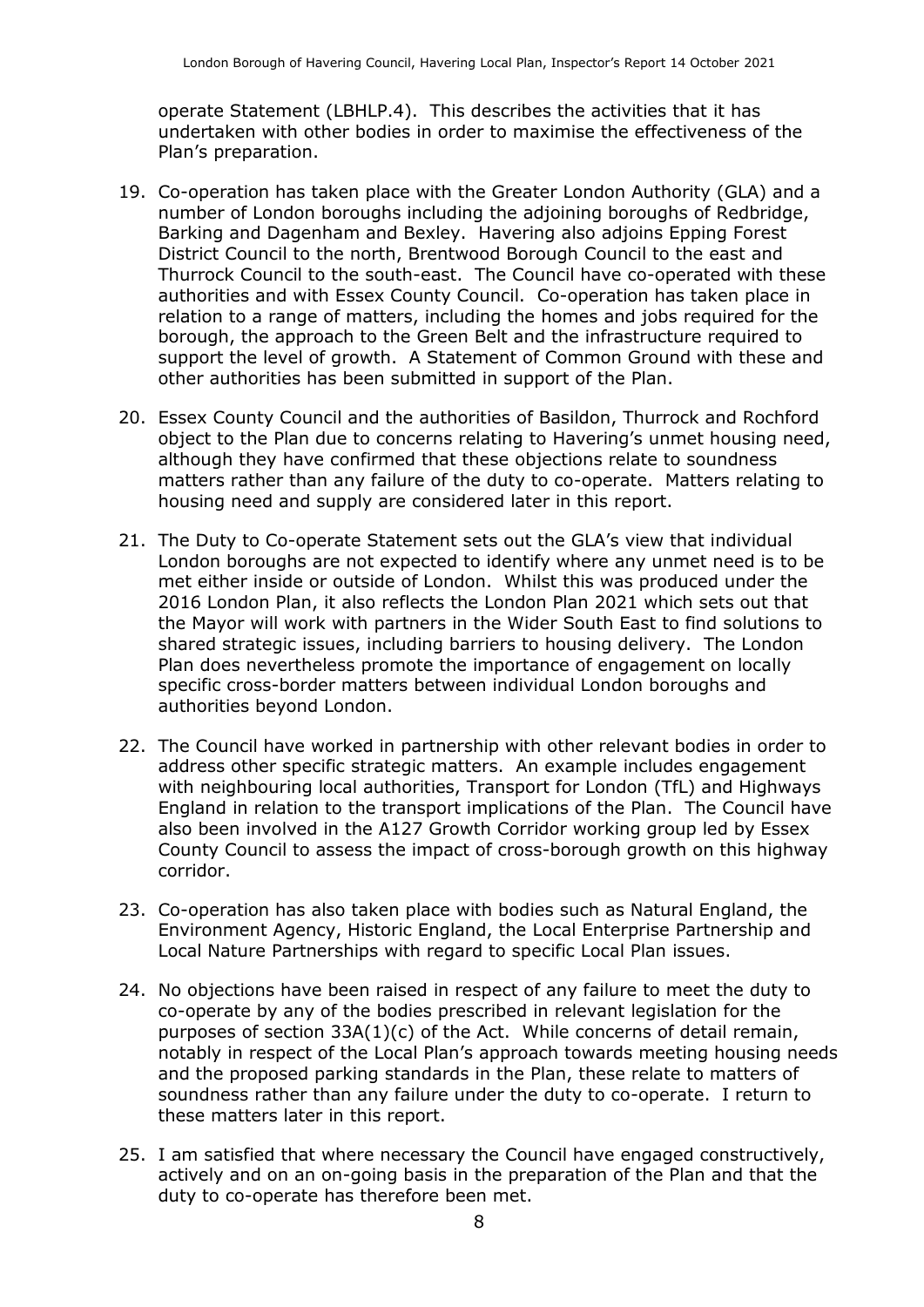# **Assessment of Other Aspects of Legal Compliance**

# **Consultation**

26. Initial consultation on 'A New Local Plan for Havering' was undertaken in March 2015 in accordance with Regulation 18 (of the Town and Country Planning (Local Planning)(England) Regulations 2012), a 'Direction of Travel' document was consulted upon in November 2016 and consultation on the submission version of the Plan was consulted upon between August and September 2017, in accordance with Regulation 19. Consultation has subsequently taken place on the proposed MMs and FMMs. Consultation on the Plan and the MMs/FMMs was carried out in compliance with the Council's Statement of Community Involvement and the Regulations.

# **Sustainability Appraisal**

- 27. The Plan was subject to a SA during its preparation and to inform the proposed MMs and FMMs. No statutory consultation bodies have raised any significant concerns about the SA process.
- 28. A number of options, or reasonable alternatives, for the spatial strategy in the Plan were assessed in the Sustainability Appraisal for the Havering Local Plan 2017 (LBHLP.8). The options considered alternative levels of growth and the spatial distribution of that growth. The alternative options included increased densities in specified areas to meet a higher housing target and two alternative options which considered limited Green Belt release, one of which would have facilitated more family and older person's housing by developing at lower densities.
- 29. The SA has not considered an option which seeks to meet housing need through large scale release of Green Belt land. However, the Council are only required to consider reasonable alternatives which are capable of meeting the objectives of the Plan to such an extent as that option is viable. One of the Plan's objectives is to protect and enhance Havering's Green Belt. I consider it reasonable for the SA not to have considered this option given the objectives of the Plan and the requirement to be in general conformity with the London Plan which also seeks to protect the Green Belt. This is consistent with the judgement in *R. (on the application of Friends of the Earth England, Wales and Northern Ireland Ltd) v Welsh Ministers [2015] EWHC 776 (admin).*
- 30. The 2017 SA report did not make clear the assessment of the preferred option (option 1) against many of the SA themes, which reflect the range of effects being considered through the SA process. It was not therefore clear that the preferred option had been assessed against the reasonable alternatives and judged to be the most appropriate option to help achieve the environmental, economic and social objectives set out in the SA themes. A SA Report Addendum (LBHLP.56) was produced in December 2018 to address these concerns.
- 31. Together, the SA and SA Addendum set out the likely significant effects of each of the options, or reasonable alternatives. Each of the options is assessed against the SA themes and planning judgement has been used to determine the likely significant effects of each of the options and whether they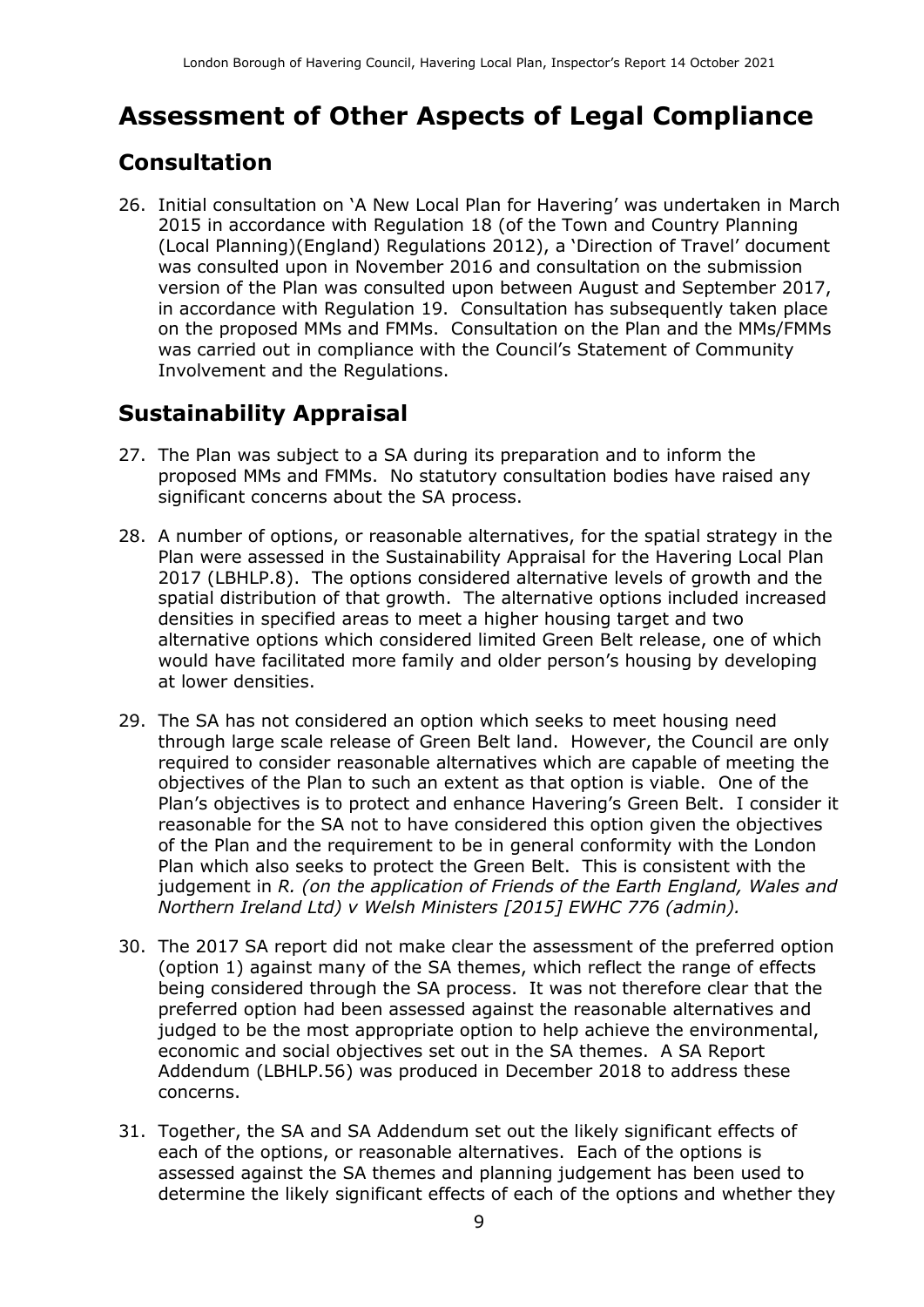meet the objectives of the Plan. The Plan's objectives include increasing the supply of housing by a minimum of 17,550 dwellings over the Plan period and protecting and enhancing the Green Belt. Whilst some of the options considered against the SA themes included exceeding the London Plan target the SA concluded that these options would not achieve the objective of protecting and enhancing the Green Belt.

- 32. The SA process led the Council to determine that the most appropriate strategy having regard to the relevant objectives of the Plan was option 1 which seeks to meet the London Plan housing target, reflects current densities of development and which does not involve release of Green Belt land.
- 33. The SA was updated following the need for the FMMs (the SA Report Further Addendum June 2021)(FMMC02). The minimum housing figure which the Plan seeks to meet has been increased following the increase in the LP2021 housing target. However, the SA Further Addendum concludes that as neither the spatial distribution nor the supply over the first 10 years of the Plan period has changed, this FMM does not significantly affect the findings of the SA or SA Addendum. The majority of the remaining FMMs do not significantly affect the findings of the SA / SA Addendum. FMM24 (which relates to car parking and is discussed in detail below) has been the subject of further appraisal through the SA Further Addendum and found to be not likely to have a significant effect alone nor to significantly affect the findings of the SA / SA Addendum.
- 34. No statutory bodies have raised significant concerns about the SA process. Whilst there were a number of criticisms made by other representors, it is not unusual for there to be disputes about some of the findings of the SA. I am satisfied that the SA process, once clarified by the SA Addendum 2018 and SA Further Addendum 2021, has been carried out satisfactorily and that there is nothing which undermines the SA findings. The SA process has assessed the extent to which the emerging Plan, when judged against reasonable alternatives, will help to achieve relevant environmental, economic and social objectives. Overall, I am satisfied that the SA process was proportionate, objective and the judgements reached were reasonable. The SA is compliant with legal requirements and relevant national guidance.

# **Conformity with the London Plan**

35. Section 24(1)(b) of the Planning and Compulsory Purchase Act 2004 requires all development plan documents to be in general conformity with the London Plan. The GLA have confirmed that, subject to the FMMs, the Plan is in general conformity with the LP2021.

# **Other Legal Compliance matters**

- 36. The Plan has been prepared in accordance with the Council's Local Development Scheme (LDS). The Council have confirmed that the LDS will be updated to reflect the timescales for the immediate update of the Local Plan.
- 37. The Habitats Regulations Assessment (HRA) June 2017 sets out that development in the Plan will not have a likely significant effect on any internationally designated site either alone or in combination. As such, an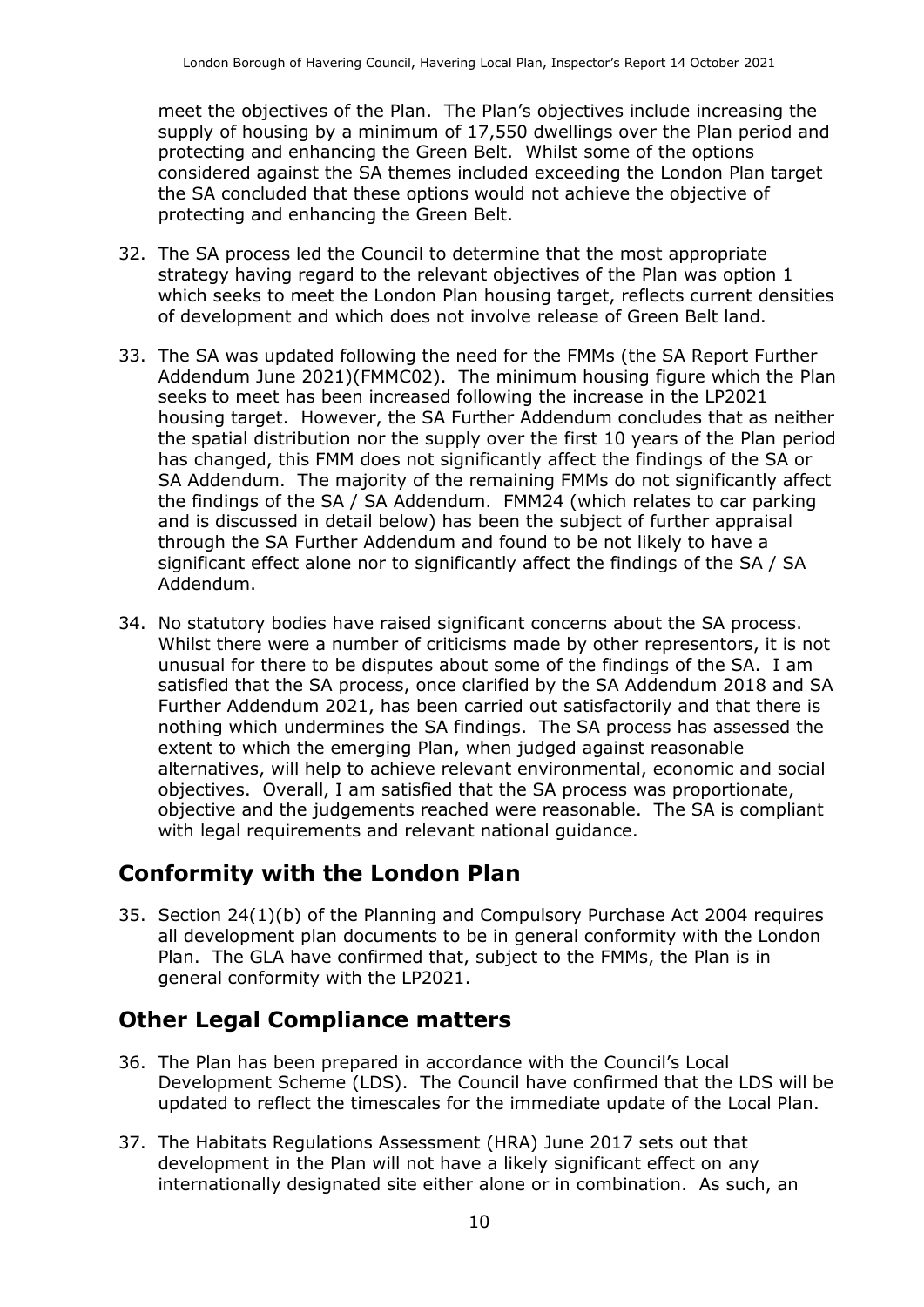Appropriate Assessment is not necessary. The MMs and FMMs were subject to further HRA. Both concluded that there would be no likely significant effects on European sites (now part of the national site network) from the MMs or FMMs.

- 38. The Development Plan, taken as a whole, includes policies to address the strategic priorities for the development and use of land in the local planning authority's area.
- 39. The Development Plan, taken as a whole, includes policies designed to secure that the development and use of land in the local planning authority's area contribute to the mitigation of, and adaptation to, climate change. In this respect the Plan includes policies relating to flood management, low carbon design, decentralised and renewable energy. Accordingly, the Development Plan, taken as a whole, achieves the statutory objective of S19(1A) of the Planning and Compulsory Purchase Act 2004<sup>4</sup>.
- 40. Regulation 8(5) of The Town and Country Planning (Local Planning) (England) Regulations 2012 (the 2012 Regulations) require that where a plan contains a policy that is intended to supersede another policy in the adopted development plan, it must state that fact and identify the superseded policy. As submitted, the Plan does not identify which documents forming part of the Council's development plan would be superseded and which parts remain extant. A main modification (**MM1**) is needed to clarify this in order to ensure that the Plan is legally compliant. I have made a minor alteration to the wording of MM1 to clarify that the proposals map 2008 will be superseded by the policies map for this Local Plan. This will bring the terminology in line with the current Regulations. Subject to this modification, the Plan complies with all other relevant legal requirements, including in the 2004 Act (as amended) and the 2012 Regulations.

# **Assessment of Soundness**

## **Main Issues**

 $\overline{a}$ 

41. Taking account of all the representations, the written evidence and the discussions that took place at the examination hearings, I have identified 8 main issues upon which the soundness of this Plan depends. This report deals with these main issues. It does not respond to every point or issue raised by representors. Nor does it refer to every policy, policy criterion or allocation in the Plan.

### **Issue 1 – Is the Plan's spatial strategy and approach to the Green Belt appropriate and justified? Is it in general compliance with the London Plan and consistent with national policy?**

42. The Plan adopts a spatial strategy which seeks to meet the growth requirements for the borough in accordance with the London Plan. It also seeks to retain the suburban character of the borough and to protect the

<sup>4</sup> As amended by the Planning Act 2008.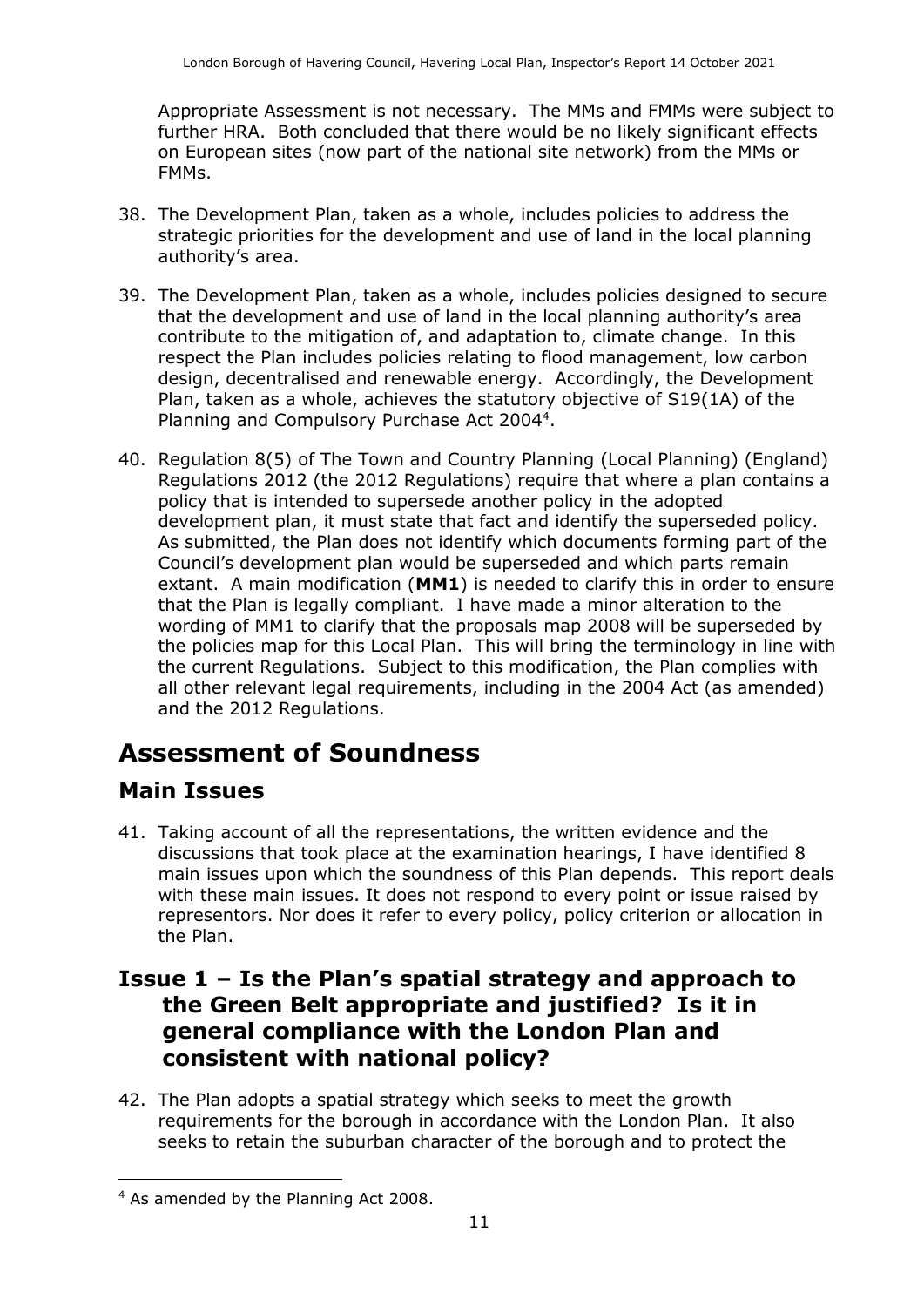Green Belt. The Plan identifies the main town centre of Romford together with Rainham and Beam Park as Strategic Development Areas (SDAs). This is in line with the London Plan which identifies these areas as Opportunity Areas. These areas, together with the Council's housing estate renewal programme, will be the focus for growth in the Plan. Other options for different spatial strategies, including development in the Green Belt, were considered in the SA as set out above but were discounted as not meeting the aims of the Plan to protect the Green Belt and the character of the borough.

- 43. The Council carried out a Green Belt Study including a land parcel assessment in 2016 (LBHLP.26 and 26.1). This concluded that all of the Green Belt in Havering has value when considered against the purposes of the Green Belt. The majority of land parcels were assessed as making a fundamental or high contribution to the Green Belt, with only one parcel making a low contribution. This parcel contains recreational land, which is a beneficial use in terms of the NPPF paragraph 81, and a cemetery.
- 44. A further Sites Green Belt Assessment was carried out in 2018 (LBHLP.27, 27.1 and 27.2). This assessed a number of sites which had been put forward for potential Green Belt release against the Green Belt purposes and against a set of sustainability criteria. Whilst some sites were identified as having a low or moderate rating assessment of harm for release of the whole site (Table 5.1 LBHLP.27), none of the assessed sites have been released from the Green Belt. The Council set out (Matter 5 Green Belt hearing statement) that a low or moderate assessment of harm does not amount to exceptional circumstances for the release of Green Belt sites.
- 45. The NPPF states that the Government attaches great importance to Green Belts. Once established, Green Belt boundaries should only be altered in exceptional circumstances. The LP2021 states that the Mayor strongly supports the continued protection of London's Green Belt and the GLA have confirmed the Mayor's support for Havering's approach to the Green Belt (document LBHLP.14 and GLA letter dated 18 March 2021). The strategy of protecting the Green Belt complies with the NPPF and is in general conformity with the LP2021.
- 46. Main Modifications to the Plan have resulted in the allocation of existing Gypsy and Traveller sites and the removal of these sites from the Green Belt, a matter considered in detail later in this report.
- 47. The 2008 Core Strategy identified four Major Developed Sites in the Green Belt. The NPPF does not refer to Major Developed Sites in the Green Belt and the Plan does not specifically identify any such sites. However, the Housing Position Statement 2019: Technical Update (HPS 2019) (Document CHPDO25) identifies two previously developed sites within the Green Belt which have potential for housing development<sup>5</sup>. The Rowley Cardrome site was also identified in the Core Strategy but is not specifically identified in the HPS 2019 as contributing to the Council's housing land supply. Nevertheless, none of these sites are released from the Green Belt. Any development proposed on the sites would need to be justified having regard to the NPPF, local policy and

 $\overline{a}$ <sup>5</sup> St George's Hospital and Quarles Campus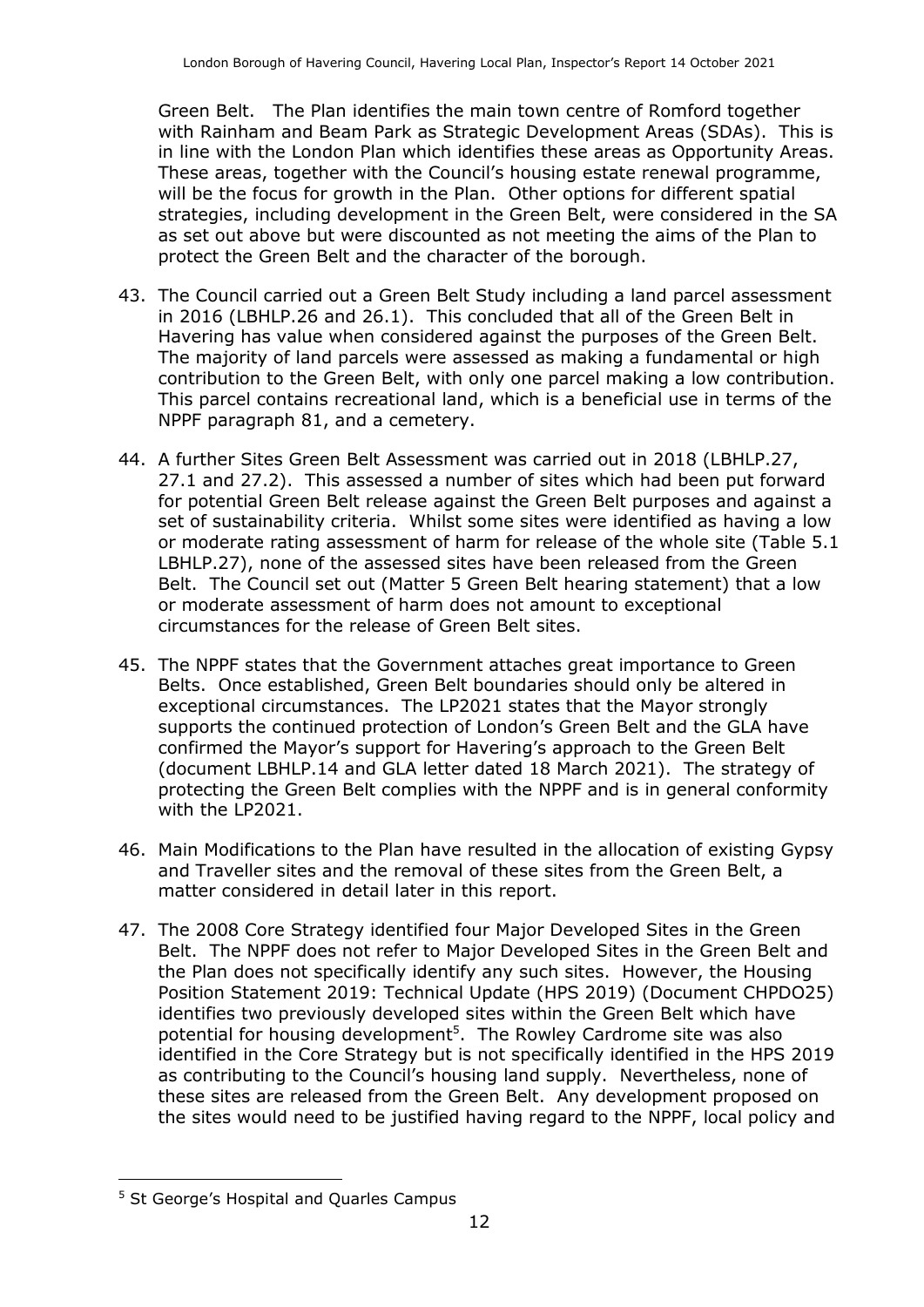any other material considerations. The approach of the Plan to these sites is sound.

- 48. Other than the limited exceptions for Gypsy and Traveller site allocations, the Plan proposes no release of Green Belt land for general housing or employment purposes. I deal below in detail with the Council's housing land supply position. In summary, although it appears unlikely that a 5-year supply can be demonstrated in the Plan, the evidence demonstrates that there is likely to be sufficient housing supply to meet the requirement for the first 10 years of the Plan period.
- 49. The aim of Green Belt policy in the NPPF is to keep land permanently open and the essential characteristics of Green Belts are their openness and permanence. The lack of a 5-year housing land supply is a situation that can change over a relatively short period of time and the Council have committed to an immediate review of this Plan in order to reassess the options for increasing the housing land supply in the borough. Having regard to the support in the LP2021 and in Government policy for the protection of the Green Belt and the fact that the Plan can demonstrate a 10-year housing supply, I am not satisfied that the current lack of a 5 year housing land supply provides the exceptional circumstances necessary to alter the boundaries of the Green Belt as part of this Plan.
- 50. Aside from the protection of the Green Belt, the Plan also sets out the other aims and objectives it seeks to tackle the key issues facing the area. A modification (**MM2**) is proposed to add to the objectives the need to support greater use of the River Thames for freight and passenger transport. This modification is necessary in order to encourage greater use of sustainable transport options in line with paragraphs 29 and 35 of the NPPF and to ensure compliance with the London Plan. This objective follows through into modifications to specific policies (identified separately below) to support this overarching objective.
- 51. Policy 1 sets out the number of homes to be provided in the Romford SDA over the Plan period. A modification is proposed to update the housing figures to reflect updated evidence in the Housing Position Statement 2019 (MMC07, MMC08, MMC09.01-04, MMC10) (**MM3**). This is necessary to ensure the policy is positively prepared, justified and effective.
- 52. The policy also sets out the support for commercial development, to enhance connectivity, to ensure the delivery of infrastructure and promote good design and heritage conservation within the SDAs. **MM3** modifies the criterion which sets out the requirements for additional primary school provision over the Plan period in order to reflect updated information regarding school provision. This part of the modification is necessary to ensure that the policy is justified and effective. I have made a further change to the wording to reflect the fact that future site allocations are likely to be dealt with through the immediate update of this Plan. The modification also explains the requirement in the policy which seeks 'generous' floor to ceiling heights. This is required to ensure the policy is effective. I have made a further minor change to the wording of this part of the modification to allow flexibility in the application of this criterion.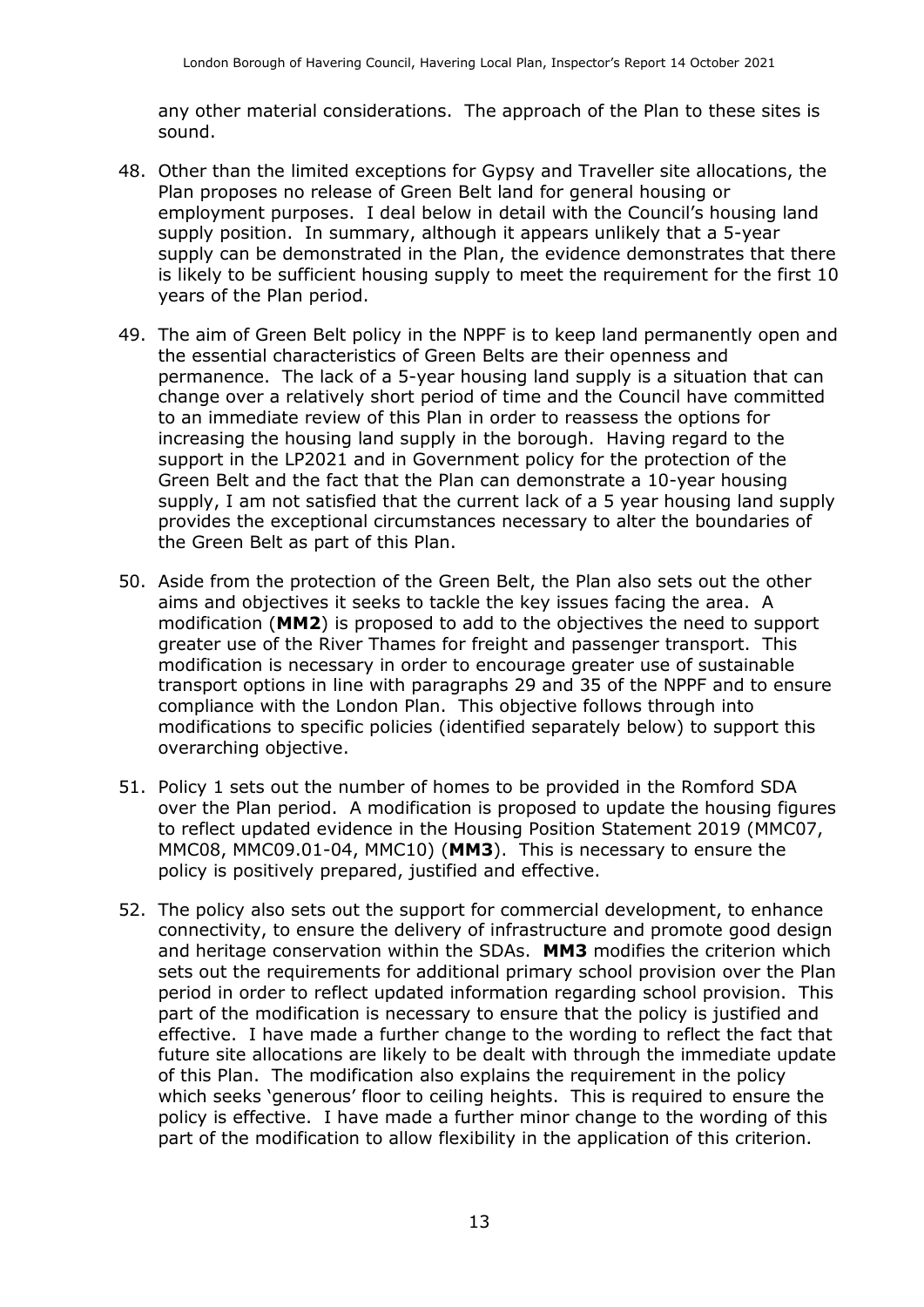- 53. In order to ensure clarity and effectiveness and so as not to unnecessarily burden smaller developments, **MM3** makes further modifications to Policy 1 and its justification to clarify that only major developments will be required to secure improvements to connectivity; to clarify the role of the Romford Masterplan and to emphasise the importance of mixed-use developments within the SDA.
- 54. The modification also alters and explains the requirements for tall buildings and removes a restriction on such buildings north of the railway line. The submitted policy restricts tall buildings within the conservation area but the modification to the justification paragraphs clarifies the considerations to be taken into account for such buildings elsewhere within the SDA. The modifications included in **MM3** are necessary to ensure that the policy is positively prepared, justified, clear and therefore effective.
- 55. Policy 2 relates to development within the Rainham and Beam Park SDA. It contains similar criteria to Policy 1 to guide development within the SDA. As submitted the wording of requirements for floor to ceiling heights and the need for a mix of uses is unclear. A modification is therefore necessary (**MM5**). Similar to Policy 1, I have made a further minor change to introduce some flexibility in the application of the floor to ceiling height criterion. The modification also introduces a criterion to ensure that development has regard to listed buildings and their settings. The modification is necessary to ensure that the policy is effective, justified and consistent with national policy.
- 56. Subject to the main modifications outlined above I conclude that the Plan's spatial strategy and approach to the Green Belt is appropriate, justified, in general compliance with the London Plan and consistent with national policy.

## **Issue 2 – Is the Local Plan's overall approach to the provision of new housing soundly based, having particular regard to the housing requirement and the desirability of there being a 5-year supply of deliverable housing land?**

### **Housing Requirement**

- 57. Havering forms part of the London-wide housing market area. The Havering Local Plan was prepared, and much of the Examination was undertaken, at the time when the London Plan 2016 was the published plan. The London Plan 2016 set a minimum target of 11,701 new homes for Havering over the tenyear period 2015 – 2025. This equates to an average annual housing target of 1,170 dwellings per annum (dpa) or 17,550 dwellings over the 15-year Plan period. This target is set out in Policy 3 of the submission version of the Local Plan and in the table within the Plan which sets out the 'Key features of the spatial strategy'<sup>6</sup>.
- 58. In March 2021, at a late stage in the Examination, the LP2021 was published and the 10-year housing target for Havering was increased to 12,850 homes between 2019/20 and 2028/29. In order to ensure that the Plan is in general

 $\overline{a}$ 

<sup>6</sup> Chapter 5 of the Plan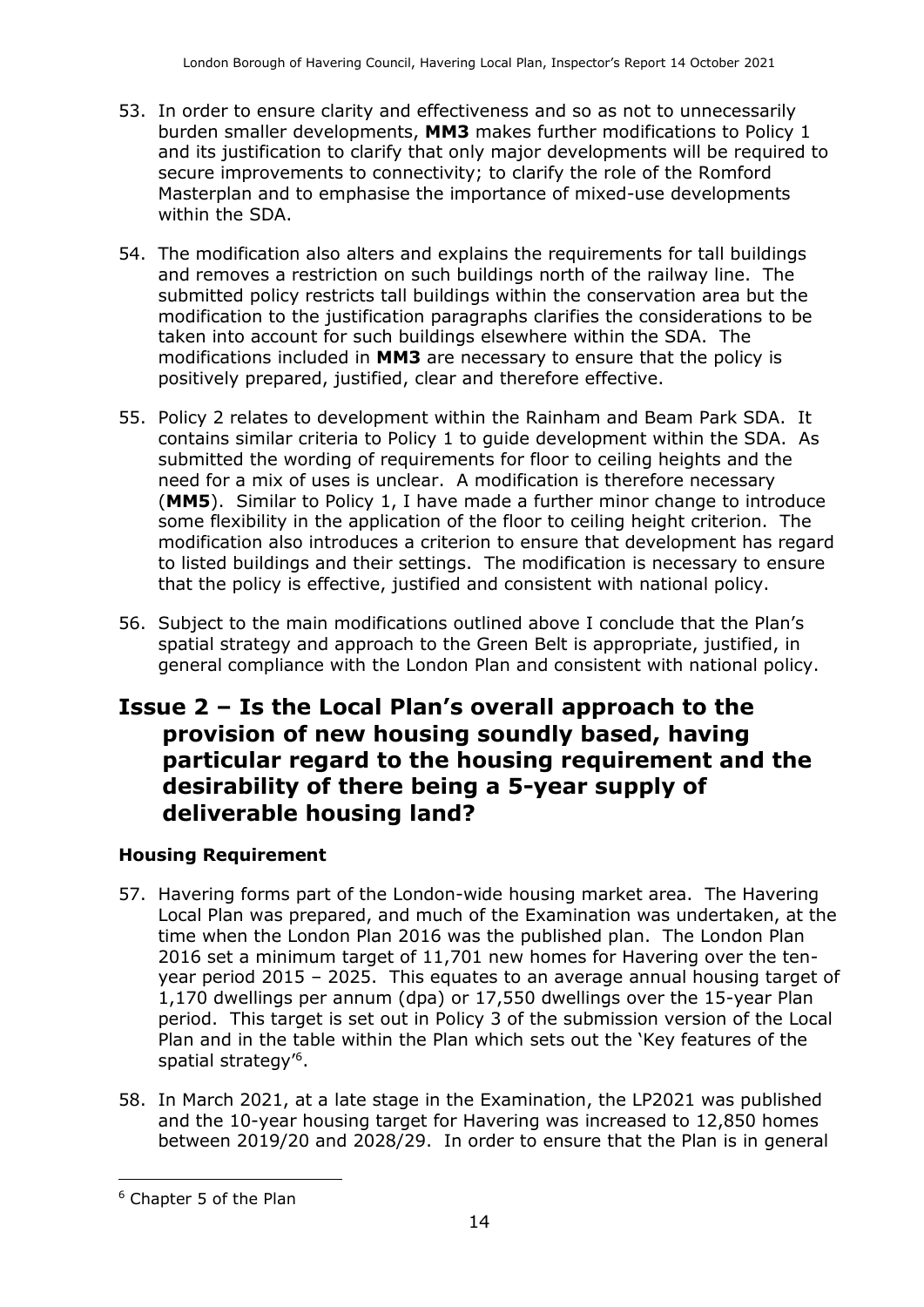conformity with the LP2021, modifications are required to the table within Chapter 5 and to Policy 3 and its justification, to reflect the adopted London Plan housing requirement. This is achieved through **FMM3** and **FMM6**  respectively.

- 59. The 10-year target for Havering within FMM6 is 12,505 new homes. This reflects the fact that the Havering Local Plan straddles the two London Plan periods. The annual requirement for the period 2016/17 to 2018/19 is 1,170 dpa (in line with the 2016 London Plan) and for the period 2019/20 to 2025/26 the annual requirement is 1,285 dpa (in accordance with the LP2021).
- 60. In line with the 2016 London Plan, the Outer North East London (ONEL) Strategic Housing Market Assessment (SHMA) was undertaken jointly with the London Boroughs of Redbridge, Barking and Dagenham and Newham. The ONEL SHMA Update for Havering (November 2016) identifies a need for 30,052 dwellings within Havering over the period 2011-2033 or 1,366 homes per year. I have considered whether this should be the housing requirement in the Plan. However, the LP2021 makes clear that London should be considered as a single housing market area<sup>7</sup> and that boroughs are not required to carry out their own housing needs assessment. The approach of the Plan as modified to seek to meet the LP2021 housing target is therefore sound.

#### **Housing trajectory**

- 61. The Plan is supported by the Housing Position Statement which was updated during the Examination by the 2019 Technical Update (HPS 2019) (document MMC07). The HPS 2019 is now in itself somewhat dated and the position of sites within the housing trajectory may have altered. However, the Council have been unable to provide a further update to that document within a reasonable timeframe. Even if this were to have been provided, any new information submitted would need to be subject to consultation and may necessitate further hearing sessions. Overall, this would result in considerable further delay in the Examination and ultimately would further delay adoption of the Plan.
- 62. The HPS 2019 sets out that the Council will adopt a stepped approach to housing delivery, with increased housing delivery in years 5-10 compensating for under-delivery in the first 5 years. This is in line with the LP2021 which acknowledges<sup>8</sup> that boroughs may set out stepped housing delivery targets over a 10-year period where appropriate. Furthermore, national policy does not prevent a phased approach to the delivery of housing across a plan period.
- 63. The Plan sets out that construction on a significant proportion of new housing development will be on large sites within the Strategic Development Areas. It states that development in these areas is likely to be towards the end of the 5-year period and into the 10-year period. The Plan therefore aims to deliver its land supply over a 10-year period. However, the Plan as submitted does not make clear the stepped annual target the Council are seeking to deliver over the 10-year period. **FMM6** contains a modification to Policy 3 and its

j

<sup>7</sup> Para 4.1.2

<sup>8</sup> Para 4.1.10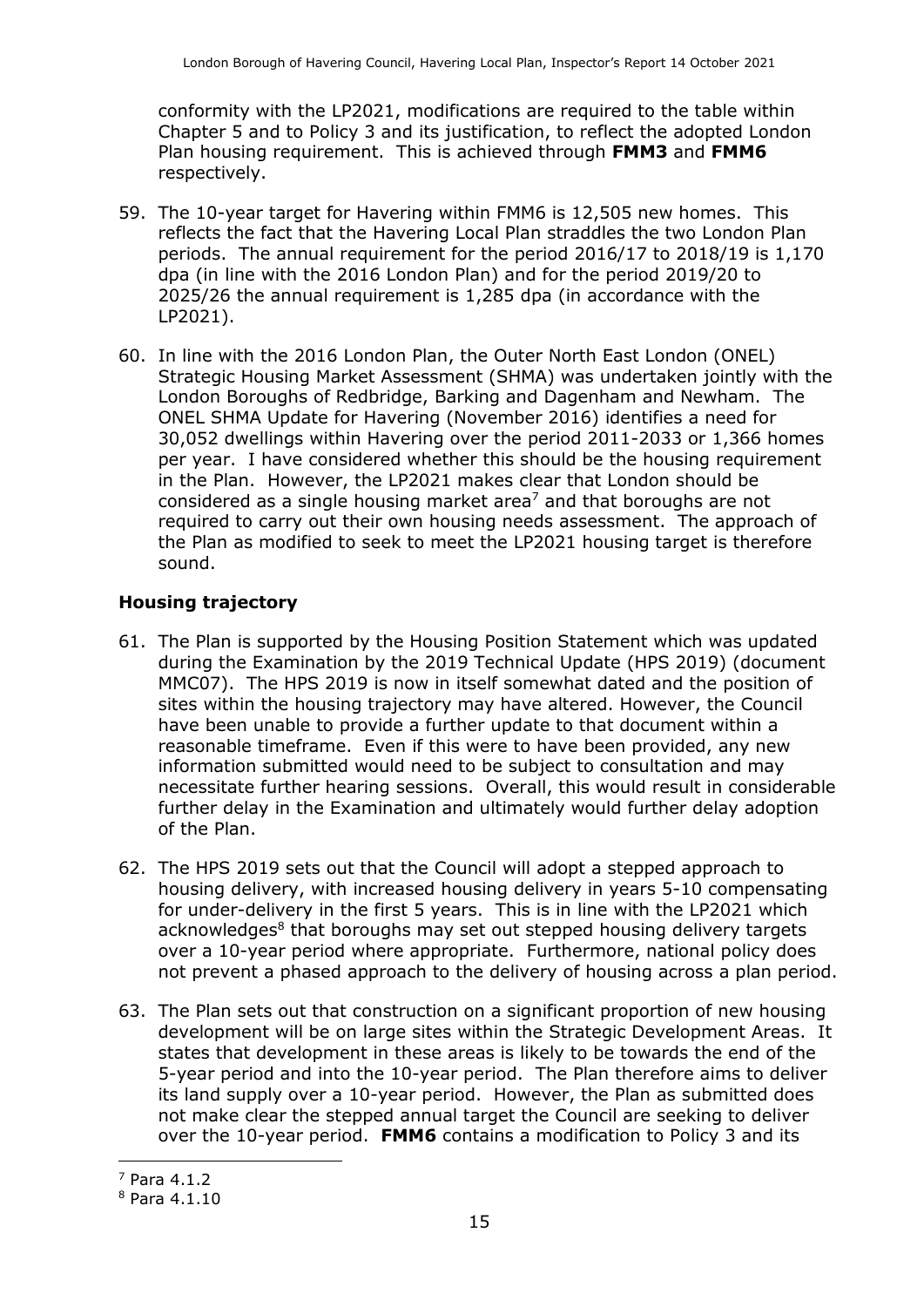explanatory text to explain the stepped approach to delivery. This is necessary to ensure that the Plan is positively prepared, justified and effective. **FMM6** sets out the phased delivery of the housing requirement as outlined in the following table. The figures in this FMM have been adjusted to take account of the higher housing requirement in the LP2021:

| Years 1-5 | $\vert$ 2016/17 to 2020/21 $\vert$ 700 dpa target  |  |
|-----------|----------------------------------------------------|--|
| Years 6-9 | 2021/22 to 2024/26   1,801 dpa target              |  |
|           | Year 11-15   2026/27 to 2030/31   1,285 dpa target |  |

- 64. Under the phased targets the rate at which housing will be delivered across the Plan period will vary in each 5-year period. The 700 dpa target for years 1-5 of the Plan is significantly lower than the 1,170 dpa in the 2016 London Plan which was the published Plan during those years. However, completion figures for the previous 7-year period from 2012-2017 averaged 715 units. The lower target over the first 5 years of the Plan aligns with average annual net completions during the previous 7 years and with anticipated completions over the remaining period to 2020/21.
- 65. The figure for the first 5 years also reflects the fact that a significant proportion of the Council's housing land supply comes from large sites within the Romford and Rainham and Beam Park SDAs and from the Council's estates regeneration sites. These have long lead in times as a result of land assembly and infrastructure requirements. For the estates regeneration sites there is the need to engage with and move existing residents and the early years of redevelopment will include a number of demolitions, thus having a negative effect on housing supply. Consequently, anticipated net completions are predicted to be lower in the first years of the Plan period than later. There is predicted to be a significant increase in anticipated completions between 2020/21 and 2025/26, with particular 'spikes' in 2022/23 and 2023/24.
- 66. Furthermore, the first 5-year period up to 2020/21 has now elapsed. The annual target on adoption of the Plan will increase to 1,801 dpa. This target exceeds the 1,285 dpa annual target in the LP2021 in order to account for under-delivery in the early years of the Plan.
- 67. In the context of pre-plan period delivery averaging 715 dpa and the evidence relating to land supply, I am satisfied that 700 new dwellings per year for the first 5 years of the Plan period (to 2020/21), rising to 1,801 dwellings per year for years 6-10 would appropriately reflect the realities of delivery in the SDAs and the estates regeneration programme.

#### **Housing land supply**

68. The components that make up the housing supply are set out in the HPS 2019 and accompanying trajectories. The evidence does not identify sufficient land supply to cover the 15-year Plan period. Overall supply is likely to be 16,438 homes against a modified target of 18,930 homes over the Plan period (a total shortfall of 2,492 homes by 2031). The HPS 2019 demonstrates that there will be a supply of 13,095 homes to cover the 10-year period 2016/17 to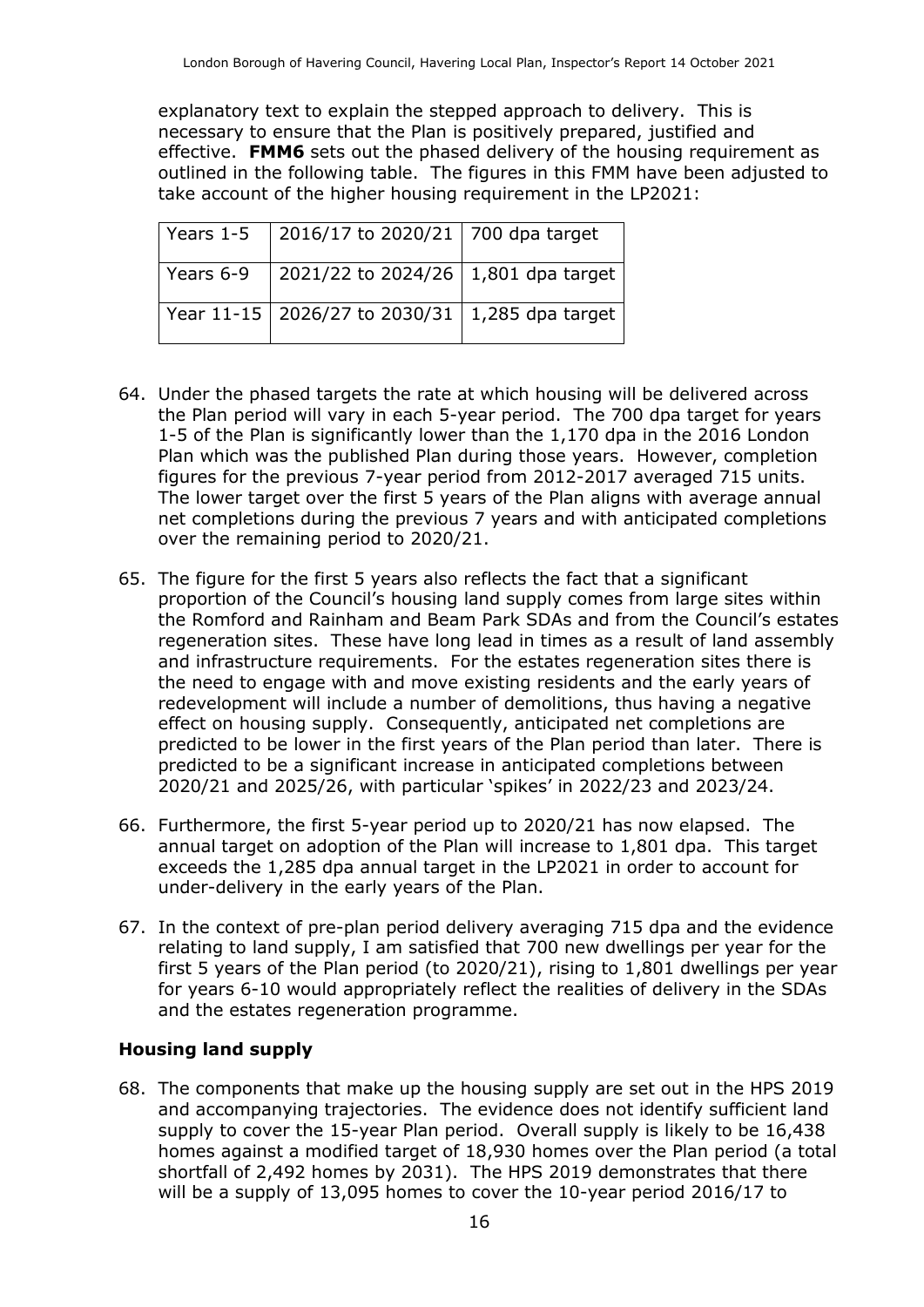2025/26 against the target of 12,505 homes set out in Policy 3 as modified. The evidence therefore demonstrates a sufficient supply of sites to meet the target for the first 10 years of the Plan.

- 69. The NPPF at paragraph 47 does not require that a plan identifies specific sites to meet the housing requirement for the full plan period. It states that land should be identified for years 11-15 "where possible". The London Plan also sets its targets for boroughs over a 10-year period. This aspect of the Council's housing land supply position is therefore in accordance with the NPPF and the London Plan.
- 70. The HPS 2019 provides evidence regarding build-out rates, lead-in times and lapse rates locally and capacity studies are provided for some of the identified sites. The proposals for Crossrail to include a station at Romford is likely to be one of the key drivers for growth in the Romford SDA and gives credence to the Council's estimate of the number of dwellings likely to be developed in the SDA over the first 10 years of the Plan period.
- 71. Similarly, the Rainham and Beam Park SDA is linked to the delivery of a new railway station at Beam Park. It is also identified as one of the GLA's Housing Zones. Housing Zones attract a range of planning and financial measures to support house building within these areas.
- 72. The Council have presented detailed evidence regarding the timing and phasing of its estates regeneration sites. It is clear that the Council have had regard to the potential for needing to exercise their Compulsory Purchase powers and have factored this timescale into their assumptions. I am satisfied that the Council's evidence in terms of the number of dwellings likely to come forward in these areas is robust.
- 73. Criticism has been made that the Council have been ambitious in its expected completions, average build-out rates and lead-in times for some sites. However, the HPS 2019 incorporates the latest available information regarding the suitability, availability, achievability and deliverability of each of the sites based on planning application information, discussions with landowners and developers and the constraints affecting some sites. A discount rate of 10%, 20% and up to 35% has been applied to sites where there is a degree of uncertainty over its delivery. On other sites capacities have been reduced to accord with the Council's capacity studies. Whilst there are different views regarding the discount rates applied, it is likely that some of these sites will come forward at the higher, non-discounted, rates whilst others may not come forward within the timescale envisaged. Ultimately, this is likely to balance out.
- 74. A small number of sites gained planning permission some years ago and queries have been raised as to whether the sites are deliverable. However, the sites have planning permission<sup>9</sup> and there is no evidence of any insurmountable constraints to their development. In accordance with the NPPF<sup>10</sup>, sites with planning permission should be considered deliverable until

j

<sup>&</sup>lt;sup>9</sup> At the time of the HPS2019

<sup>&</sup>lt;sup>10</sup> Footnote 11, NPPF 2012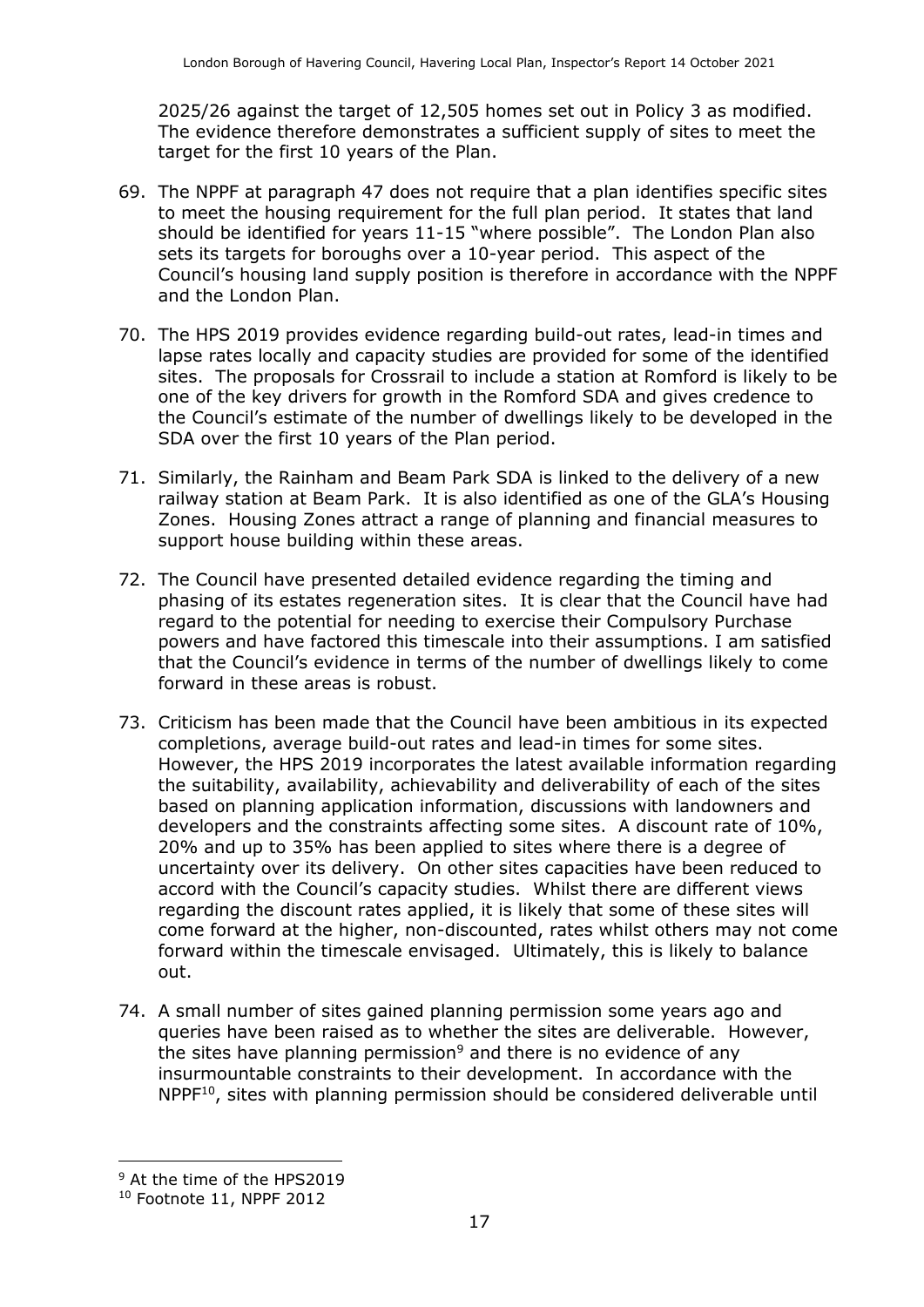permission expires, unless there is clear evidence that schemes will not be implemented within five years.

- 75. Some of the supply relates to prior approvals and whilst it is possible that not all of these will come forward, it is equally possible that other prior approvals not currently in the trajectory will materialise. This is even more likely having regard to recent changes to the Use Classes Order (UCO). A small sites and vacant units allowance of 1,500 dpa has been included over the first 10 years of the Plan period. This is justified by the evidence in the HPS 2019 which sets out the annual average for small sites and vacant units returning to use. NPPF at paragraph 48 confirms that authorities may make an allowance for windfall sites in the 5-year supply if there is compelling evidence. There is nothing in the NPPF which precludes this allowance being made over the Plan period.
- 76. It is argued by some that the Council have been overly optimistic for some sites, but there is also evidence that they have been conservative in their estimation for others. There is also some evidence that other sites may come forward which have not been included in the supply due to uncertainty over their delivery.
- 77. **FMM6** updates the figures for homes to be provided in the Romford SDA, the Council's housing estate renewal areas, other major sites and on small sites, including vacant units returning to use. It also modifies the supporting text to set out the supply from all sources for the Plan period. These parts of the modification are required to reflect the evidence in the HPS 2019 in order to ensure that the policy is justified.
- 78. To support housing delivery **FMM6** also inserts criteria into Policy 3 to indicate the Council's support for the re-use of brownfield sites and for residential development around stations, subject to design review. I have added a further change to include mixed-use development around stations where appropriate to ensure that best use can be made of land which is accessible by sustainable modes of transport, in line with the NPPF. These aspects of the modification and further change ensure that the policy complies with the London Plan and national policy.
- 79. I conclude that the overall housing supply position is reasonable when conservative and optimistic estimates from the various sources are balanced and should ensure a sufficient supply over the first 10-year period to meet the modified housing target in the Plan. An immediate update of the Plan is proposed, as explained below. This will provide the opportunity to update the housing supply position.

#### **5-year supply**

- 80. The Plan does not seek to allocate specific housing sites as this was to be done in the Site Specific Allocations Local Plan but is now intended to be included in the immediate update to this Plan. Nevertheless, the HPS 2019 provides information on the various sources of supply of housing land.
- 81. Due to the persistent under delivery of housing in the past, the Council have justifiably included within its 5-year supply calculations a buffer of 20% to provide a realistic prospect of achieving the planned supply and to ensure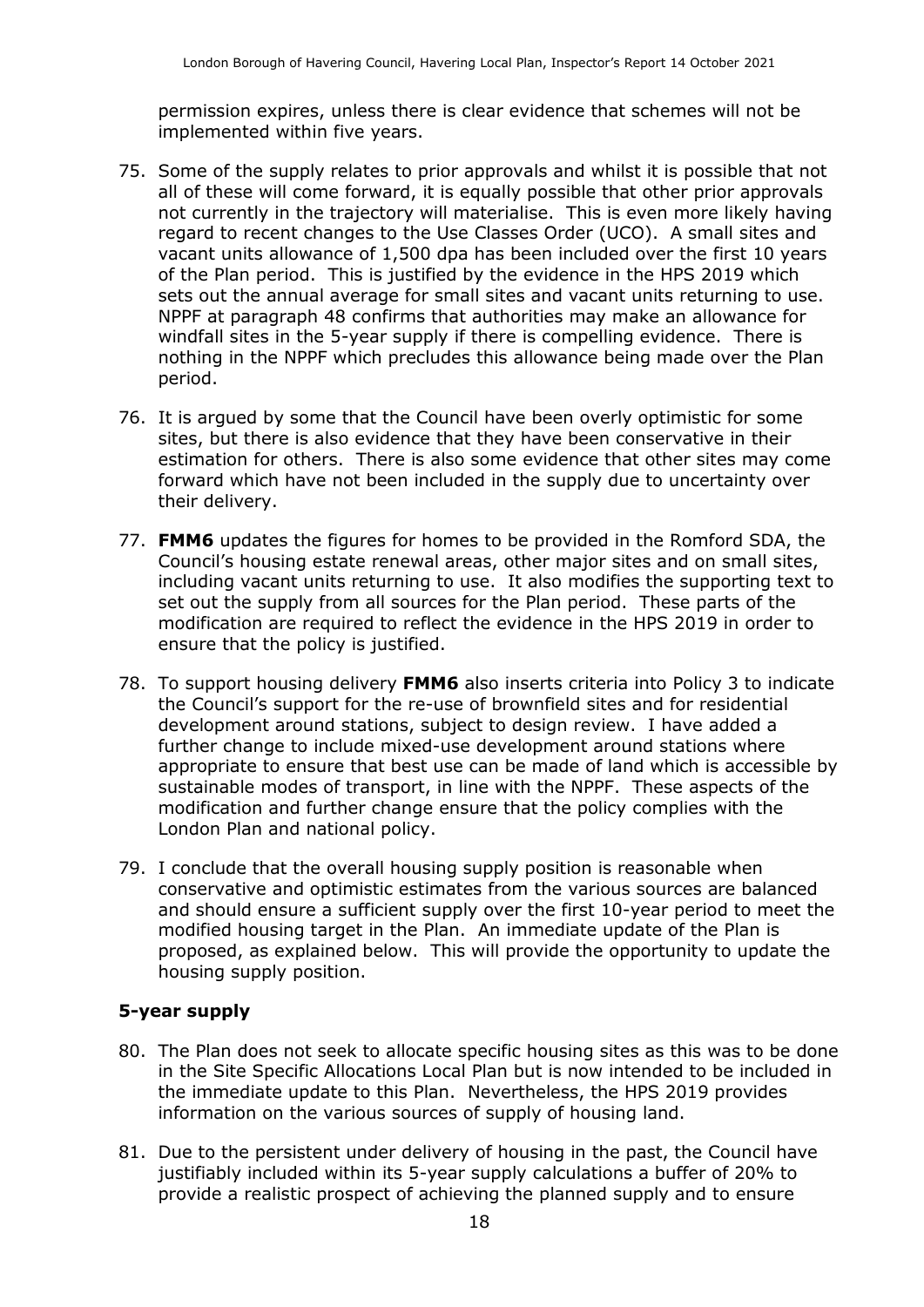choice and competition in the market for land. This buffer has been added to the shortfall. Using the 'Sedgefield' approach to addressing past shortfall, where the under-delivery in earlier years is made up in the first 5 years of the Plan period, the HPS 2019 identifies a 5.34 years' supply of housing on adoption of the Plan.

- 82. However, the 5-year supply figures in the HPS are based on a then anticipated adoption date of 2019 and on the 2016 London Plan requirement which was lower than the 5-year requirement moving forward from adoption in 2021/22. As set out above, I do not have an updated housing trajectory. Based on the housing supply identified in the 2019 trajectory (MMC10) the Council confirm<sup>11</sup> that they will not have a 5-year supply of sites on adoption later in 2021.
- 83. Whilst other sites which are argued to have potential for housing were put forward during the Examination, a number of these are in the Green Belt. In any event, it would not be possible for me to recommend inclusion of additional sites in the housing trajectory without further consideration by the Council of all alternative sites which may meet the need. This would be likely to involve further consultation on an updated trajectory and discussion at further hearing sessions. This process would lead to significant additional delay in the adoption of the Plan.
- 84. As a result of the housing land supply situation, **FMM6** includes the commitment that the Council will undertake an update of the Plan beginning immediately after adoption. This is necessary to ensure that the Council take into account the latest information relating to any shortfall in delivery and any updates to the housing supply position in seeking to meet the updated housing requirement in the LP2021.
- 85. Ordinarily, the demonstration of a 5-year supply of deliverable housing land is a prerequisite of a sound plan in terms of the need to deliver a wide choice of homes. However, in the circumstances of this Plan, where the housing requirement has increased at a late stage in the examination, I ultimately conclude that the Plan, as proposed to be modified, is sound in this regard subject to an immediate review.
- 86. This is a pragmatic approach which is consistent with the findings of the Dacorum judgement<sup>12</sup>. It aims to ensure that an adopted plan is put in place in the interim period before the update is adopted and the 5-year housing land supply situation is established. Ultimately, there is no evidence to suggest that if the Plan was not to be adopted now, more housing would be delivered in the next 5 years and, indeed, the continuing lack of certainty resulting from this would potentially mean that fewer dwellings would be constructed. The consequences if the Council cannot demonstrate a 5-year supply will be that the presumption in favour of sustainable development, as set out in paragraph 11 of the NPPF 2021, will be applicable in decision-making on development proposals. In itself, this should help to boost housing supply.

#### **Conclusion on Issue 2**

j

<sup>&</sup>lt;sup>11</sup> In document 'Five-year land supply at adoption in 2021'

<sup>&</sup>lt;sup>12</sup> Grand Union Investments Ltd. V Dacorum Borough Council [2014] EWHC 1894 (Admin)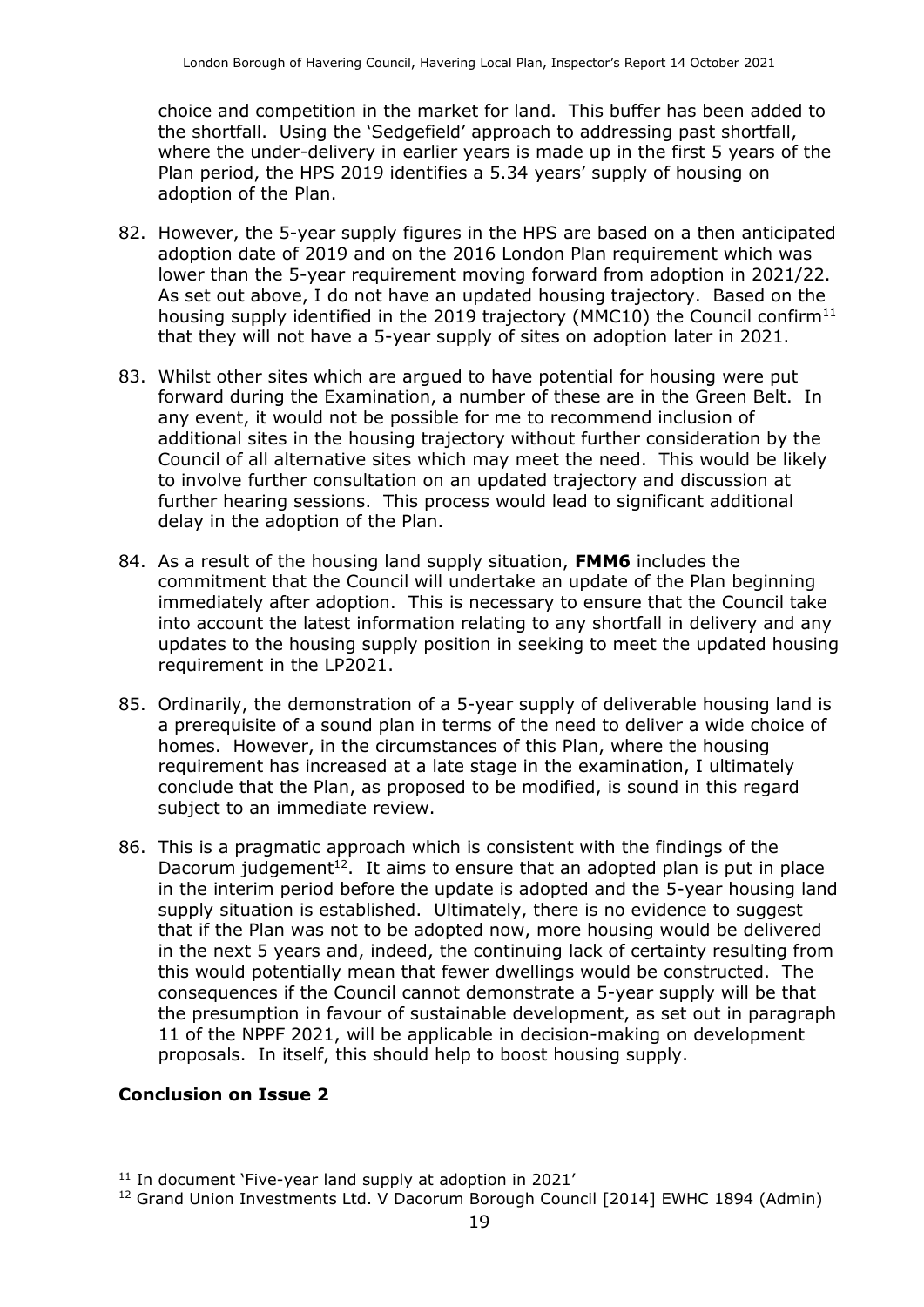87. For the above reasons, and subject to the modifications included in **FMM6,** I conclude that the Plan's overall approach to the provision of new housing is soundly based, having particular regard to the housing requirement and the desirability of there being a 5-year supply of deliverable housing land.

### **Issue 3 – Does the Plan address the needs for all types of housing, including affordable housing and the needs of different groups in the community?**

#### **Affordable housing and the housing mix**

- 88. The SHMA 2016: Update for Havering identifies a need for 10,520 affordable homes from 2011-33 or 478 affordable homes per year. In order to help meet that need, Policy 4 sets out that developments of more than 10 dwellings or more than 1,000 square metres site area should provide at least 35% affordable housing. This needs to be modified to 10 or more dwellings to ensure general conformity with the LP2021 (**FMM7**). To ensure that the policy is effective, **FMM7** also includes a modification to update the reference to the Mayor's Affordable Housing Supplementary Planning Guidance (SPG) to reflect the fact that it is now adopted SPG.
- 89. The policy was prepared at the time when the London Plan 2016 stated that boroughs should set their own overall targets for affordable housing taking account of overall housing targets and the need to ensure a total of 17,000 affordable homes in London were provided over the London Plan period.
- 90. The LP2021 includes a strategic affordable housing target of 50% of new homes across London to be affordable. The London Plan sets out that the strategic target is to be achieved, amongst other measures, by the threshold approach which requires major developments to provide a minimum of 35% affordable housing, 50% for public sector land and on land in certain specified industrial areas. Provided that a scheme accords with the minimum requirements without public subsidy no viability information needs to be submitted.
- 91. Whilst Policy 4 does not make reference to the overall strategic target, it does not conflict with that target and the target would still apply to development proposals in Havering through the application of the LP2021 policies. The 35% target and threshold approach set out in Policy 4 is in general conformity with the London Plan but the policy does not contain the higher 50% target for public sector land or industrial land. **FMM7** therefore includes the 50% target for such land and this is necessary to ensure general conformity with the LP2021.
- 92. The Viability Assessment (LBHLP.24) demonstrates that affordable housing of up to 50% would be viable for lower density scheme typologies. However, higher density typologies will only support between 25% and 35% affordable housing. Policy 4 allows for development proposals which do not meet the 35% or 50% thresholds to submit a detailed viability assessment in support of the development. The Viability Assessment concludes that the flexible approach in the policy will ensure that most developments will be likely to be viable over the Plan period. Thus, whilst affordable housing needs are unlikely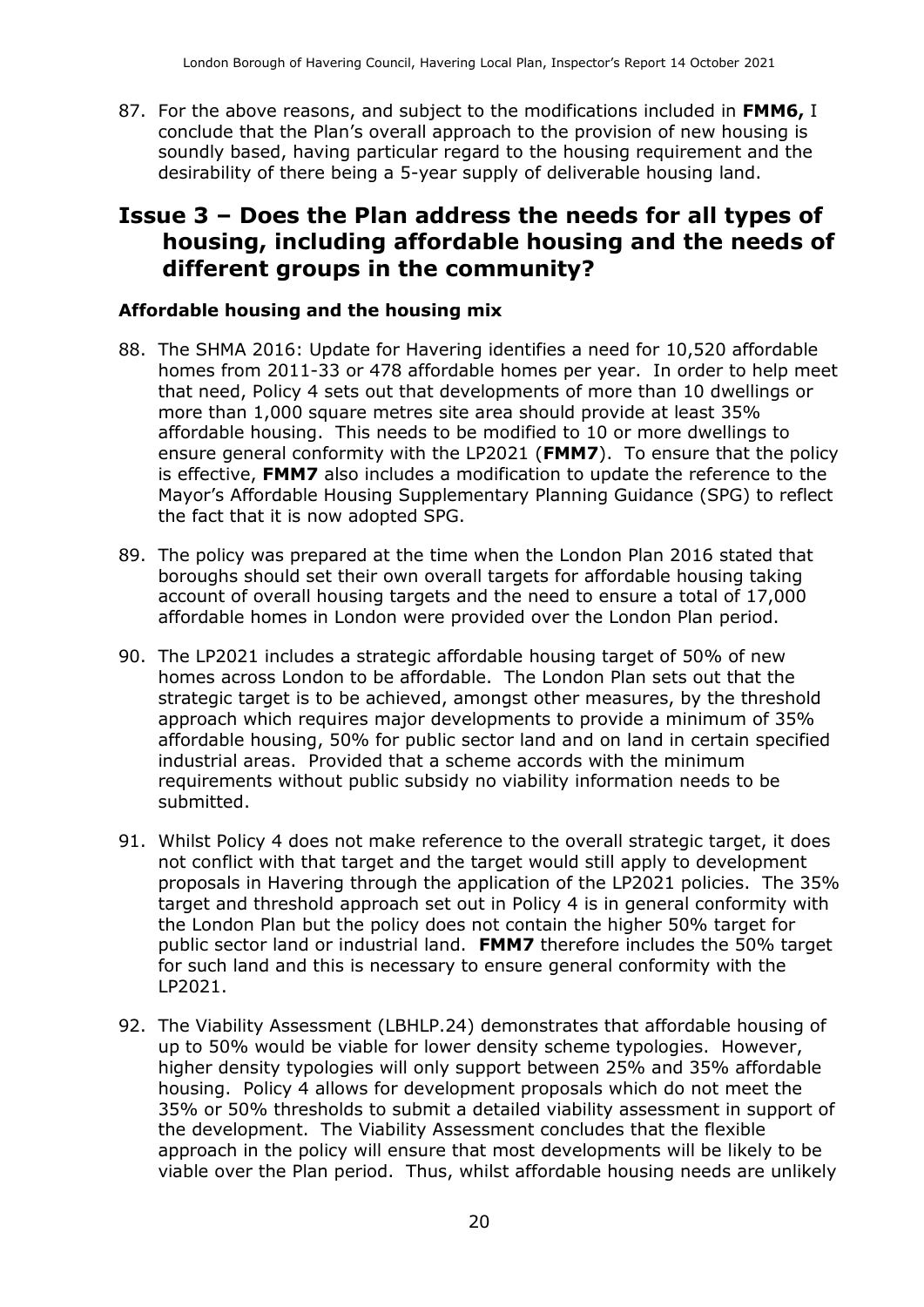to be met in full, the policy sets out a proportionate approach, which is justified by the viability evidence and is in general conformity with the LP2021.

- 93. Policy H5 of the LP2021 makes clear that affordable housing should be based on gross rather than net residential development. **FMM7** includes this clarification to Policy 4. This is necessary in order to ensure that the policy is effective and in general conformity with the LP2021.
- 94. Policy 5 sets out the housing mix requirements based on housing need identified in the ONEL SHMA. To ensure that the policy is effective, a modification is required (**MM8**) to allow the requirements to be applied flexibly having regard to individual site circumstances and to clarify that the requirements do not apply to proposals for retirement, sheltered or extra care housing.
- 95. With the modifications set out above, the Plan's approach to affordable housing and the housing mix is sound.

#### **Specialist, including older persons', accommodation**

- 96. Policy 6 sets out the Plan's support for the provision of specialist accommodation which meets a number of criteria. Such accommodation is defined as that which is specifically designed and built to meet the needs of the elderly, disabled, young or vulnerable adults. This is line with national policy and the LP2021.
- 97. In relation to older persons' housing the LP2021 identifies indicative benchmarks which should inform local level assessments of specialist housing need. For Havering, the benchmark is 185 units per year. A modification is required to the justification for Policy 6 to reflect this approach (**MM9**). I have altered the wording of MM9 to delete reference to the 2016 London Plan.
- 98. The Council's local needs report Review of 2018 Review of Specialist Older Persons' Housing August 2020 (MMC06) identifies a need for 255 owner occupied / intermediate housing units per year for the 10 years from 2018 to 2028, or a total of 2,552 units over that 10-year period. **MM9** sets out this figure and includes a commitment to review the local needs report every 3 years to maintain an up-to-date understanding of need. This is necessary to ensure that the Plan is positively prepared, justified and effective. Whilst the frequency of review has been questioned, there is nothing in national or London Plan policy which requires a more frequent review and without such a commitment, the only requirement would be for the Council to review the Plan every 5 years to assess whether policies need updating<sup>13</sup>. It is also notable that the annual benchmark set out in the LP2021 has not increased from the 185 units per year set out in the 2016 London Plan.
- 99. In terms of supply, the evidence<sup>14</sup> identifies a deficit in sheltered / retirement housing for people wanting to purchase or lease but a surplus of affordable sheltered housing schemes. Whilst the Plan does not identify specific sites for such accommodation it was envisaged, at the time of preparation and

 $\overline{a}$ 

<sup>13</sup> NPPF 2021 paragraph 33

<sup>&</sup>lt;sup>14</sup> Further response from London Borough of Havering to Inspector January 2019 (CPHD0006)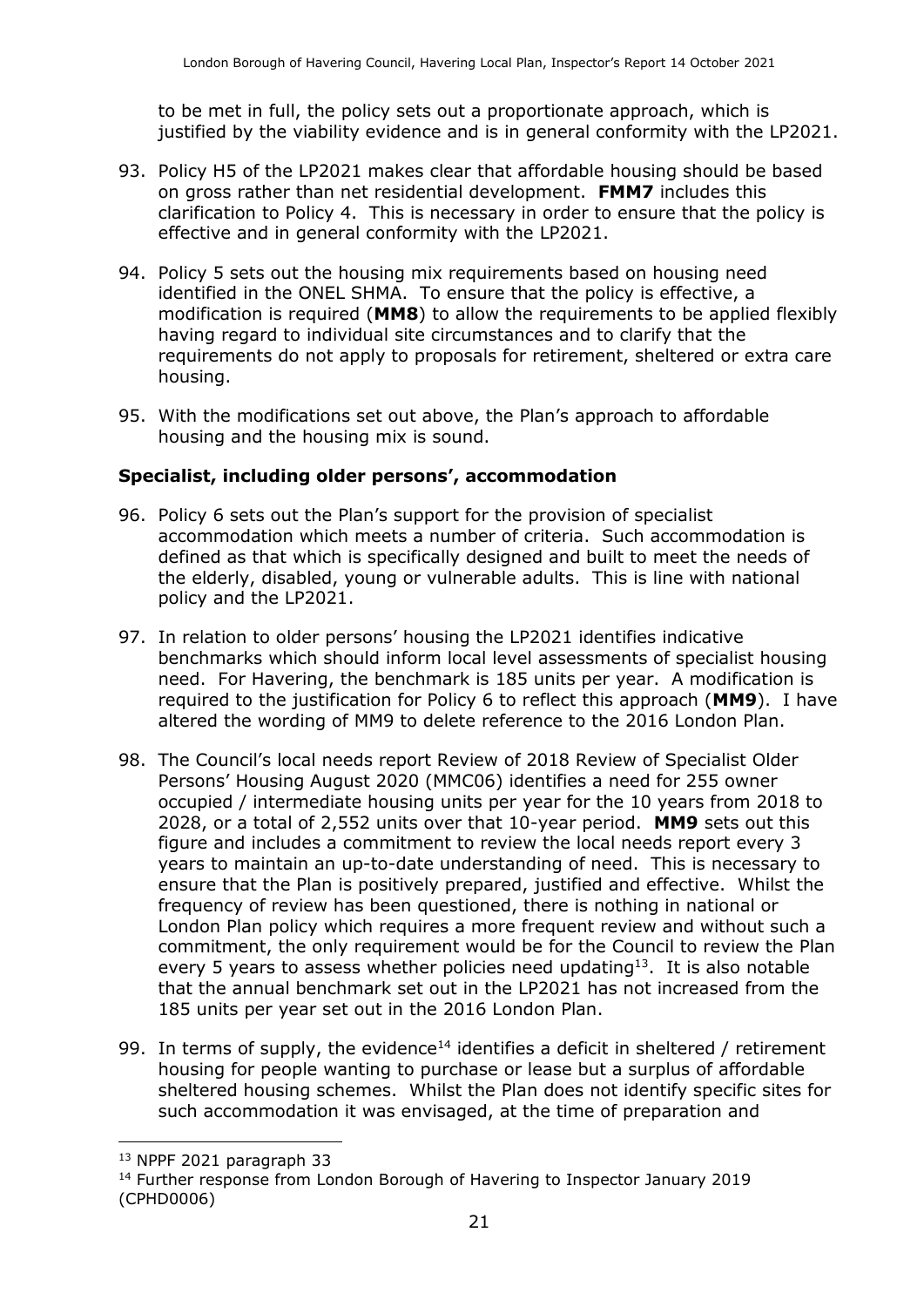submission of the Plan, that this would be the role of the Site Specific Allocations Local Plan. As set out earlier, the Council are currently intending to prepare a full Local Plan as an immediate update of this Plan. The London Plan policy requirement for boroughs to work with specialist providers to identify sites will be a matter for consideration at that stage. With the modification set out above, and the requirement for an immediate update of the Plan, the Plan's approach to specialist accommodation, including older persons' housing need, is sound.

#### **Gypsies, Travellers and Travelling Showpeople**

#### Background and Policy 11 of the Plan

- 100.Policy 11 of the submission version of the Plan indicates that 7 existing privately owned sites are allocated to provide a maximum of 33 pitches for Gypsy and Traveller accommodation. This was based on the London Borough of Havering Gypsy and Traveller Accommodation Assessment (GTAA) February 2017. A subsequent update of the GTAA in March 2018 resulted in an increase in the number of households who had been interviewed. On submission of the Plan therefore the Council proposed modifications to Policy 11 to increase the number of sites allocated to 11 providing a total of 70 pitches.
- 101.When assessed against national policy in Planning Policy for Traveller Sites (PPTS), the GTAA 2018 had a number of shortcomings which resulted in an underestimation of the need. It did not reflect an up-to-date assessment of existing gypsy sites, there was a low response rate to the survey undertaken to inform the GTAA at just 40% and in interpreting the GTAA into policy, need arising from 'proxy' interviews (those where Travellers from one household had answered on another household's behalf) had not been included.
- 102.The Council considered that they did not have sufficient information on the households who had not responded to the survey in person to determine whether or not they fell within the planning definition of a Gypsy or Traveller, set out in Annex 1 of PPTS. These households were determined to be 'unknown' households. Policy 11 of the submission Plan does not therefore seek to meet the need for those not meeting the planning definition of a Traveller, including the 'unknown' households.
- 103.Section 124 of the Housing and Planning Act 2016 sets out the duty of Councils to *"consider the needs of people residing in or resorting to their district with respect to the provision of sites on which caravans can be stationed".* PPTS requires planning authorities to identify and update annually, a supply of specific deliverable sites to provide 5 years' worth of sites against their locally set targets.
- 104.The Plan does not allocate sufficient sites to provide for a 5-year supply. Neither does it identify the supply or broad locations for the remaining years of the Plan based on a robust assessment of need in accordance with PPTS. In addition, not all potentially available sites had been assessed for allocation. Instead, the sites were allocated on the basis that the existing residents fell into the planning definition of a Gypsy or Traveller. Given the lack of a robust assessment of the need and planning status of existing residents in the first place, this is not a sound approach.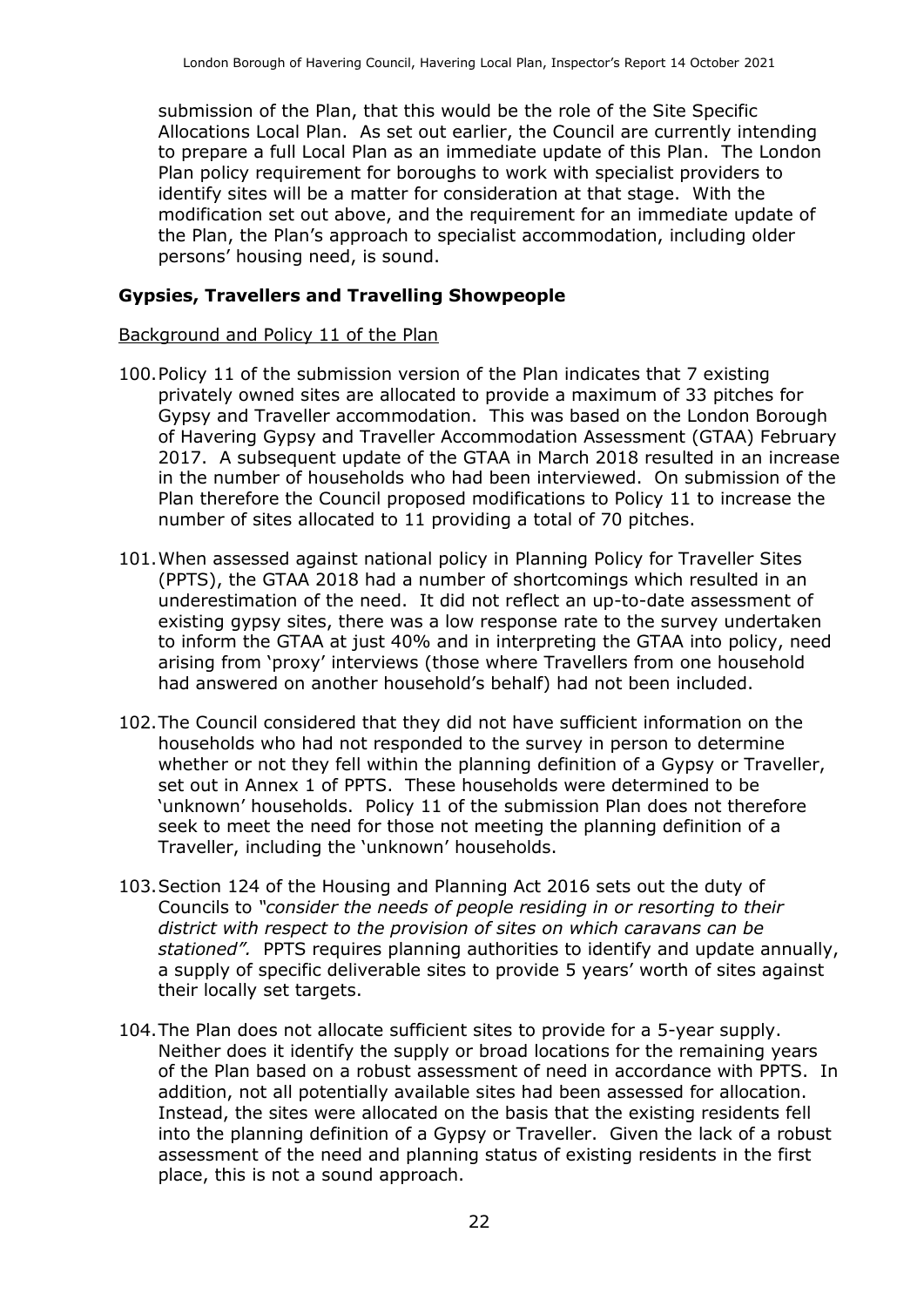- 105.The sites which have been allocated in Policy 11 remain in the Green Belt. PPTS makes clear that Traveller sites are inappropriate development in the Green Belt. The application of national policy to these allocated sites would therefore make it difficult for planning permission to be granted, thus jeopardising the deliverability of the allocated sites to meet the need.
- 106.In addition, the GTAA 2018 concludes that there is no current or future need for plots for Travelling Showpeople and as such Policy 11 does not seek to meet a need or allocate any sites. However, the GTAA notes that overcrowding on the existing yard was identified by an existing resident of the site, as was a need to provide future plots for teenage children.
- 107.Finally, some of the criteria set out in Policy 11 for assessing Gypsy and Traveller planning applications are onerous and not in accordance with PPTS.
- 108.For the above reasons, the GTAA 2018 does not constitute a robust assessment of need and the approach to Gypsies and Travellers in Policy 11 of the Plan is not in accordance with PPTS. The approach is not positively prepared, justified or effective and is therefore unsound.

#### Updated GTAA 2019

 $\overline{a}$ 

109.The Council subsequently commissioned the GTAA Update Report July 2019. A further survey of the existing Gypsy and Traveller community was undertaken to inform the updated GTAA taking the response rate to the survey up to 96% which results in a much more robust assessment of the need. More accurate assessments have been made of the need arising on existing sites, the number of households meeting the planning definition, those who are undetermined<sup>15</sup> and those who do not meet the definition. The number of undetermined households has significantly fallen (from 102 'unknown' to 6 'undetermined'). The majority of the previously 'unknown' households have either fallen within those meeting the planning definition or those who do not.

110.The updated GTAA identifies a need to 2031 for:

- 174 pitches for households that meet the planning definition;
- 43 pitches for households who do not meet the planning definition;
- 3 pitches for undetermined households;
- 5 plots for Travelling Showpeople who meet the planning definition.
- 111.In total a need for 220 pitches and 5 Travelling Showpeople's plots has been identified in the updated GTAA 2019. The GTAA breaks down the need for Gypsy and Traveller pitches into the first 5 years of the Plan (171 pitches), years 6-10 (23 pitches) and years 11-15 (26 pitches). I am satisfied that the GTAA 2019 provides a robust assessment of need for the purposes of the Local Plan.

<sup>&</sup>lt;sup>15</sup> the term 'unknown' in the 2018 GTAA has been replaced by 'undetermined' to reflect the fact that the Council know that the households are living on existing sites but have not been able to contact them to determine their planning status, despite repeated attempts.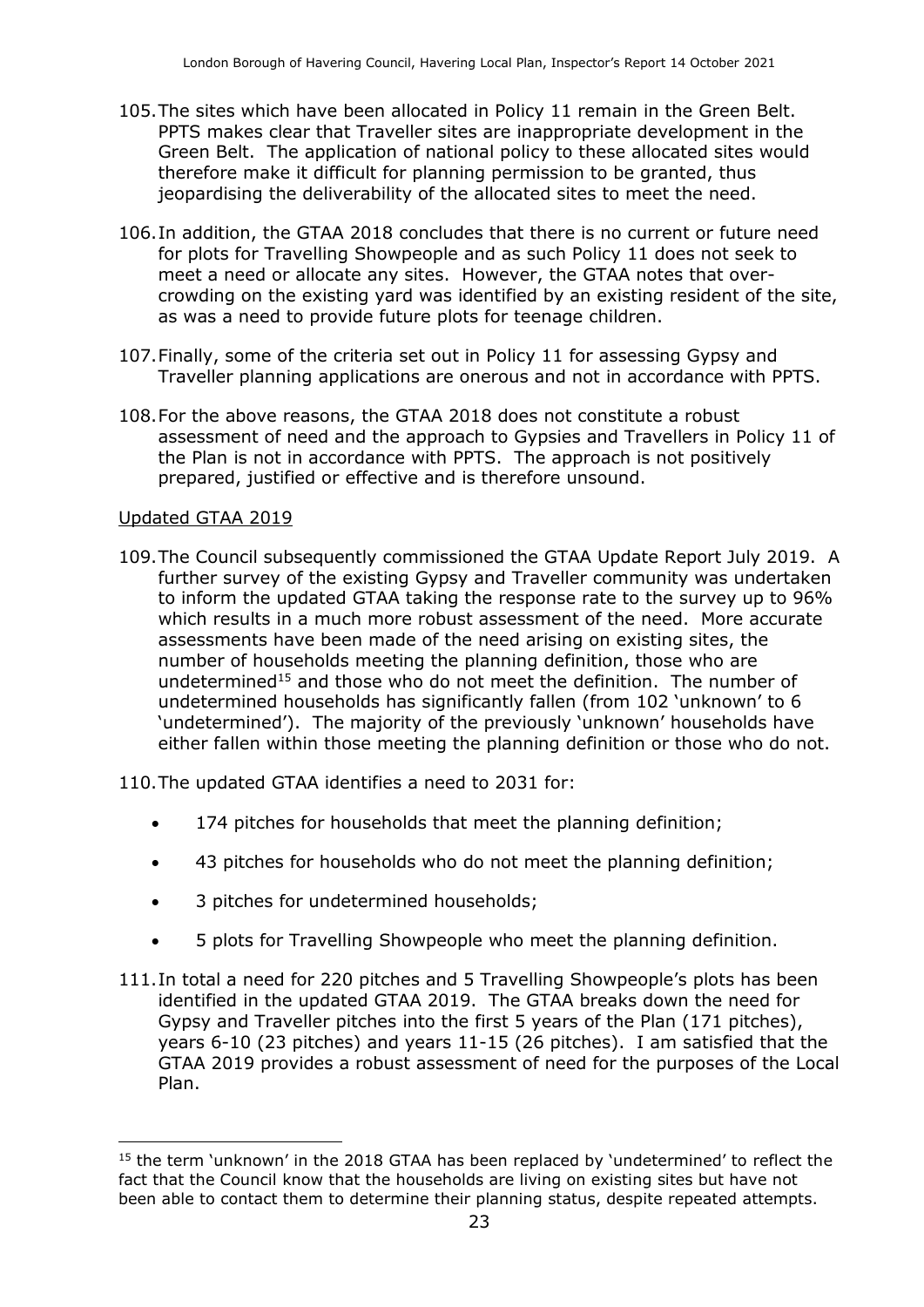#### Proposed Modifications to Policy 11

- 112.The Council have put forward main modifications to Policy 11 (**MM12**) to reflect the updated GTAA 2019. The policy as modified sets out the need over the Plan period and identifies the allocated sites for Gypsies and Travellers and Travelling Showpeople. The need which is to be met on these allocated sites is for those who meet the PPTS definition, those who do not meet the definition and those who are undetermined. The modification results in a greater proportion of the need over the Plan period being accommodated on allocated sites.
- 113.The allocated sites for years 1-5 of the Plan (2016-2021) are set out in new Appendix X (included in MM12) and are shown on the Proposals Map Changes Booklet 2017, Addendum 2018 and Addendum August 2020. Sites are allocated for 162 pitches and 5 plots for Travelling Showpeople against a 5 year need for 171 pitches, although this must be seen in the context of comments I make below in relation to the size of some of the allocated sites to accommodate this number of pitches. In accordance with PPTS, the modification includes the identification of specific developable sites to accommodate the need for years 6-10 of the Plan (23 pitches).
- 114.The majority of existing sites on which Gypsies and Travellers currently reside have been allocated for Gypsy and Traveller pitches under modification MM12. However, some existing households reside on pitches where there are land ownership disputes. These sites have not been allocated as the uncertainties could prevent delivery of permanent pitches on these sites. MM12 sets out that the remaining need for 7 pitches in the first 5-year period is to be accommodated through the consideration of planning applications on the sites identified for accommodating growth in years 6-15 of the Plan. I acknowledge that this may not be effective at meeting the need for those families currently residing on the sites with land ownership difficulties as it is not clear that the identified sites, which are in separate ownership, would be available to those families in need. If this proves not to be possible, a criteria-based policy would provide the basis for any planning applications which come forward on unallocated sites if the families are unable to stay on the sites they currently occupy.
- 115.In terms of need later in the Plan period, PPTS states that "where possible" developable sites or broad locations for growth should be set out for years 11- 15. The Council have not been able to identify land within the urban area for future growth and the urban area is tightly constrained by the Green Belt. Accordingly, no sites or broad areas have been identified to meet the need for years 11-15 of the Plan. The modified policy states that sites that come forward to meet the need in these years will be assessed against the modified policy criteria and national policy. The modification sets out reasonable criteria, which accord with PPTS, for the assessment of future planning applications. The justification to the policy explains the commitment elsewhere in the Plan (set out in **FMM6**) to undertake a review and to update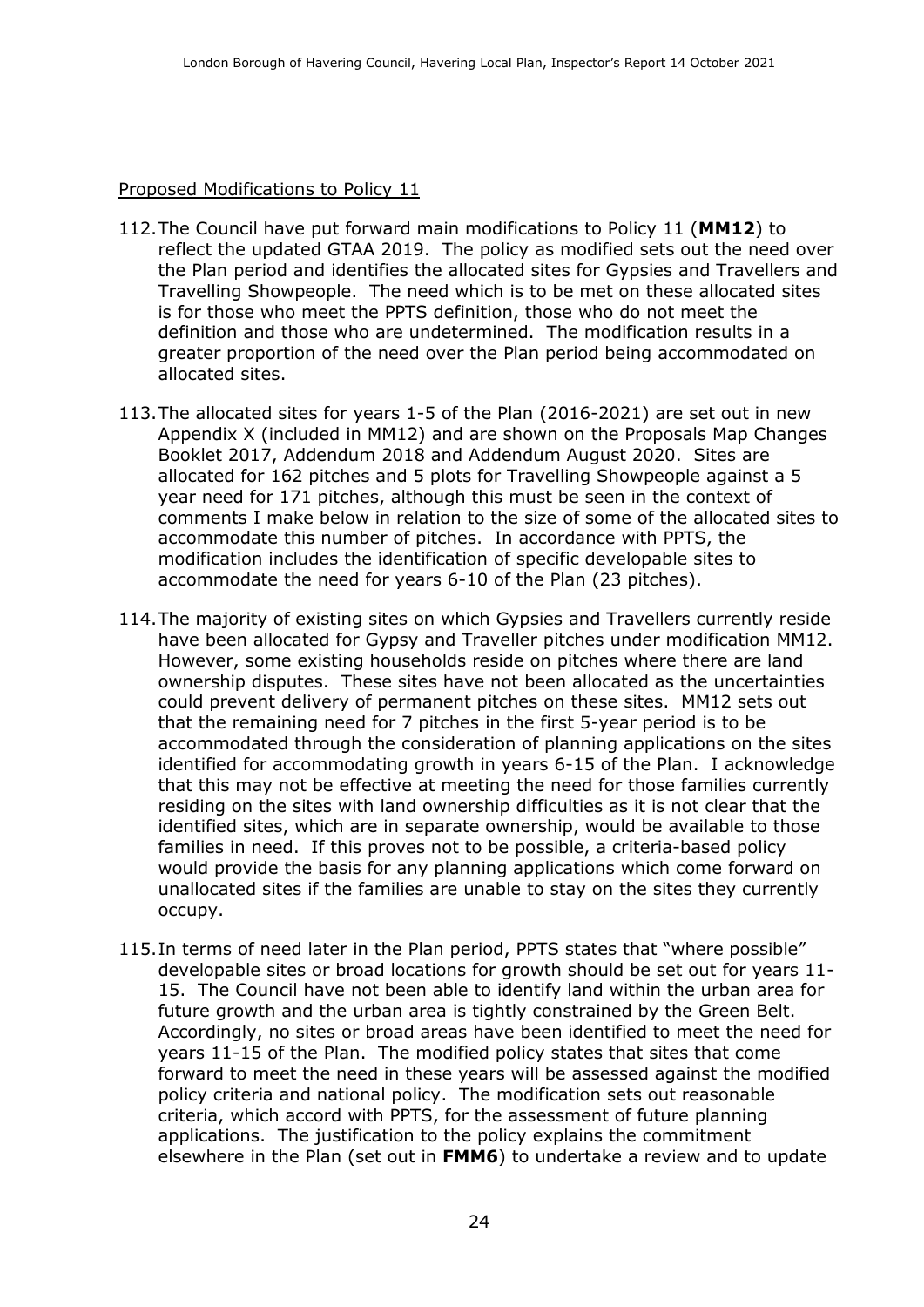the Plan immediately after adoption. This will provide the opportunity to review how accommodation needs later in the Plan period will be addressed.

- 116.There are no national standards for design and layouts of Gypsy and Traveller sites. The Council have had regard to good practice guidance<sup>16</sup> in determining the number of pitches each allocated site could accommodate. In some instances, the number of pitches would exceed that recommended in the good practice guide. This reflects the particular circumstances of the need, identified in the GTAA, for 40 pitches for teenage children in need of a pitch of their own in the next 5 years. Some households in these circumstances have expressed a preference to stay together on their existing sites and use smaller accommodation units and day rooms rather than splitting up their families to occupy larger units elsewhere.
- 117.MM12 includes an explanation of this approach in the modified policy. However, in order to further clarify that the allocated sites will not necessarily accommodate the specified number of full pitches (a pitch is defined in the Glossary of the Plan as accommodating a household and generally including a large static trailer, touring caravan, amenity building, parking and turning space), I have made a further change to the wording of MM12 to make this clear.
- 118.In the longer term, teenage children who may occupy the smaller accommodation units on some sites will be likely to form their own households and will be in need of a full pitch themselves. The immediate update of the Plan will provide the opportunity to address any future overcrowding and need for pitches for newly formed households. This is recognised in the justification to the policy in MM12. The immediate update of the Plan will also be required to be in general conformity with Policy H14 of the LP2021 which makes clear that boroughs that have undertaken a needs assessment since 2008 should update it as part of their Plan review process.
- Site allocations do exceptional circumstances exist?

j

- 119.MM12 and the updated policies map removes the allocated sites from the Green Belt and these are inset within it. This will ensure that applicants for planning permission for Gypsy and Traveller pitches on these sites will not need to demonstrate that very special circumstances exist in order for permission to be granted. This ensures that the allocated sites are likely to be deliverable.
- 120.PPTS states that local planning authorities can make exceptional, limited alteration to Green Belt boundaries to meet a specific identified need for a Traveller site. Exceptional circumstances must exist for any such alterations to Green Belt boundaries, both to accord with PPTS and NPPF.
- 121.There have been previous attempts in Havering to plan for the needs of the Gypsy and Traveller community. The Gypsy and Traveller Sites Development Plan Document was submitted for examination in 2012. That Plan was withdrawn following fundamental concerns expressed by the examining Inspector at that time. Since then, the need for pitches has increased and

<sup>&</sup>lt;sup>16</sup> Designing Gypsy and Traveller Good Practice Guide 2008 and Designing Gypsy and Traveller Sites Welsh Government Guidance 2015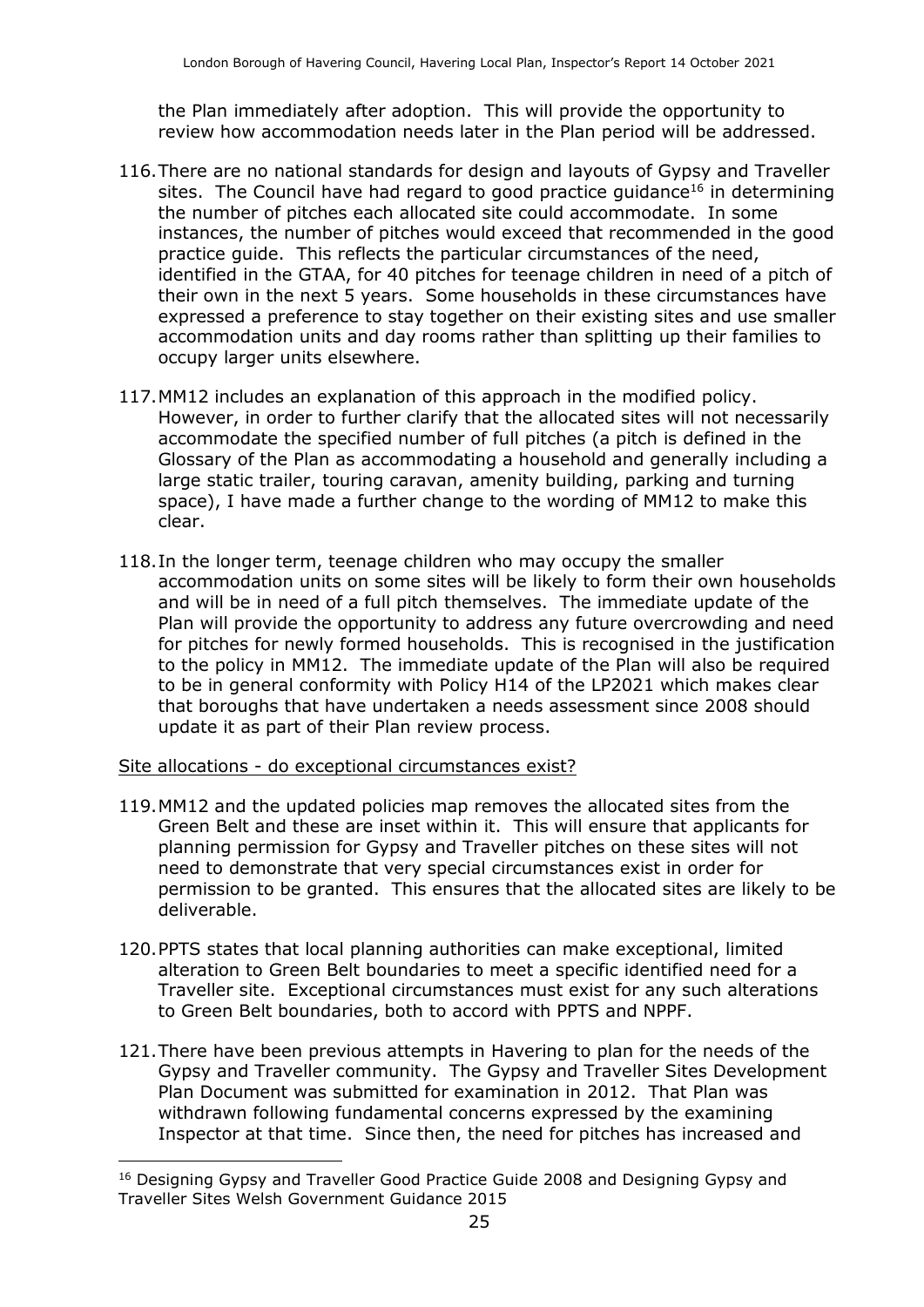there remains a significant level of unmet need in the borough for pitches / plots to accommodate the existing population of Gypsies, Travellers and Travelling Showpeople.

- 122.There is no public site provision in Havering. 21 pitches are currently located on sites with permanent permission, 7 pitches have only temporary permission and the vast majority of existing pitches (102 pitches) are sited on unauthorised sites, a small proportion of which are tolerated (5 pitches).
- 123.There is much competition for land in the urban areas due to the tightly drawn Green Belt boundaries in the borough. The only sites that have come forward as having potential for development for Gypsy and Traveller pitches are those owned and / or occupied by existing Gypsies and Travellers. The majority of these sites are in the Green Belt. It is clear from the length of time during which the allocation of sites has been unresolved in the borough, that there are currently no alternatives to the allocation of Green Belt land to meet the need. The Council acknowledge this and it is set out in the justification to the policy in MM12.
- 124.Regard must be had to the Public Sector Equality Duty, contained in Section 149 of the Equality Act 2010. In addition, one of the aims of PPTS is to ensure fair and equal treatment for Travellers. The allocation of sites to meet the need will reduce the disadvantages that Gypsies and Travellers in the borough currently suffer through the lack of allocated sites to meet their accommodation needs. This would achieve the social role of sustainable development set out in paragraph 7 of the NPPF.
- 125.I am satisfied that removal of these sites will not cause significant harm to the Green Belt. Even had that been the case, given the very significant level of need, the social benefits of meeting that need as far as possible, the lack of alternatives and the length of time that this issue has remained unresolved, I consider that exceptional circumstances exist in this case to make exceptional, limited alterations to the Green Belt boundaries in order to inset the allocated sites within the Green Belt.

#### Conclusion in relation to Gypsy, Traveller and Travelling Showpeople's Need

- 126.There remain some limitations in the Plan's approach in that it does not identify a supply of pitches to meet the entirety of the identified need in the first 5-year period and in the allocation of sites which are smaller than good practice would suggest. However, I recognise that Havering has significant constraints to the provision of Gypsy and Traveller pitches. There is competition for land in urban areas and there is currently no evidence that pitches could be found in these areas. Much of the rural areas are constrained by Green Belt.
- 127.The Plan is to be updated immediately on adoption and this will provide the opportunity to further consider the need and the availability of suitable sites. Given the allocation of a significant number of Gypsy and Traveller pitches in Policy 11 as modified, it is important that this Plan is adopted to ensure that the Council move closer to complying with Government policy in PPTS and its duty under the Housing Act. It will also give greater certainty to those currently residing on the allocated sites, to the Council and other local residents.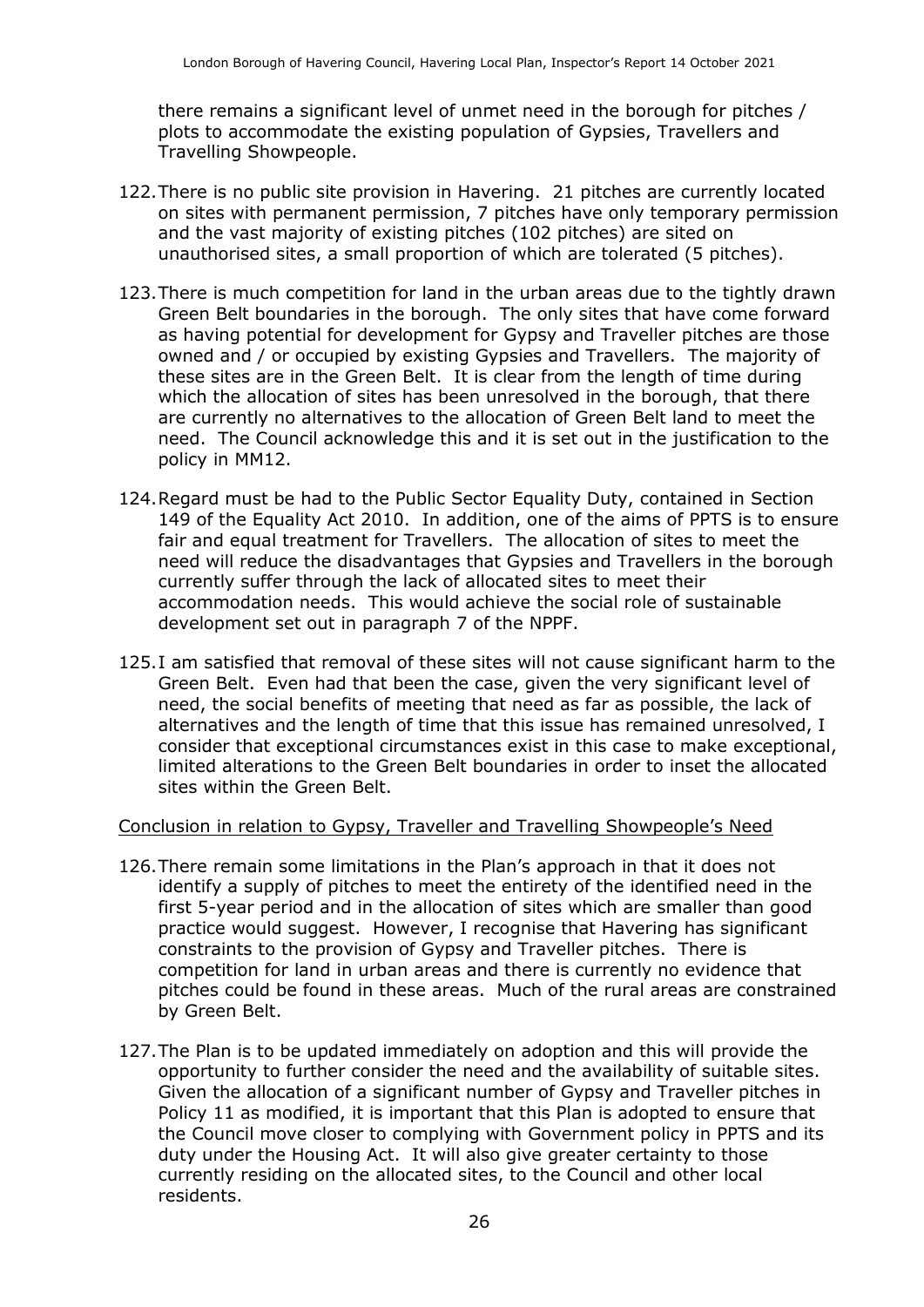128.For the reasons set out above, the submission version of the Plan is unsound in its treatment of Gypsy, Traveller and Travelling Showpeople accommodation. Main modification **MM12** is therefore necessary to ensure that the Plan is positively prepared, justified, effective and accords with national policy.

#### **Other housing policies**

- 129.Policy 7 sets out requirements for residential design and amenity. **MM10** removes references in the policy and supporting text to London Plan policies regarding 'Lifetime Homes' and 'Lifetime Neighbourhoods' which are no longer relevant. The modification includes encouragement for development to provide green infrastructure and notes its environmental benefits. This modification is necessary in order to reflect London Plan policy and NPPF. **MM10** also clarifies the requirement for dual aspect accommodation to be maximised, this is necessary to ensure the policy is effective and accords with standards in the London Housing SPG.
- 130.Policy 10 sets out criteria for garden and backland development. **MM11** introduces a criterion to ensure that such development does not result in significant adverse impacts on green infrastructure and biodiversity. This is required in order to ensure that the Plan is effective, consistent with national policy and in general conformity with the London Plan.

#### **Conclusion on Issue 3**

131.Subject to main modifications set out above, I conclude that the approach of the Plan to addressing the needs for all types of housing, including affordable housing and the needs of different groups in the community is sound.

### **Issue 4: whether policies in Chapter 8 - Thriving Communities are justified, effective, in general compliance with the London Plan and consistent with national policy?**

- 132.Chapter 8 of the Plan includes policies relating to healthy communities (Policy 12), town centre development (Policy 13), eating and drinking (Policy 14), culture and creativity (Policy 15), social infrastructure (Policy 16), education (Policy 17) and open space, sports and recreation (Policy 18).
- 133.Policy 12 seeks to support development which contributes to healthy communities. Criterion iii of the policy seeks to manage uses that can have a negative health impact with specific reference to betting shops and fast-food take-aways. The general principles of the policy reflect London Plan policy although the latter does not specifically refer to betting shops. However, the evidence base for the Plan does not contain information which supports the blanket management of these specific uses. The policy is modified (**MM13**) so that the wording refers to managing the overconcentration of uses, rather than singling out specific uses. **MM13** also clarifies that only developers of major development proposals are required to consider wider health strategies. This will ensure that developers of smaller proposals are not burdened by unnecessary policy requirements. **MM13** is necessary to ensure that the policy is justified, effective and in general conformity with the London Plan.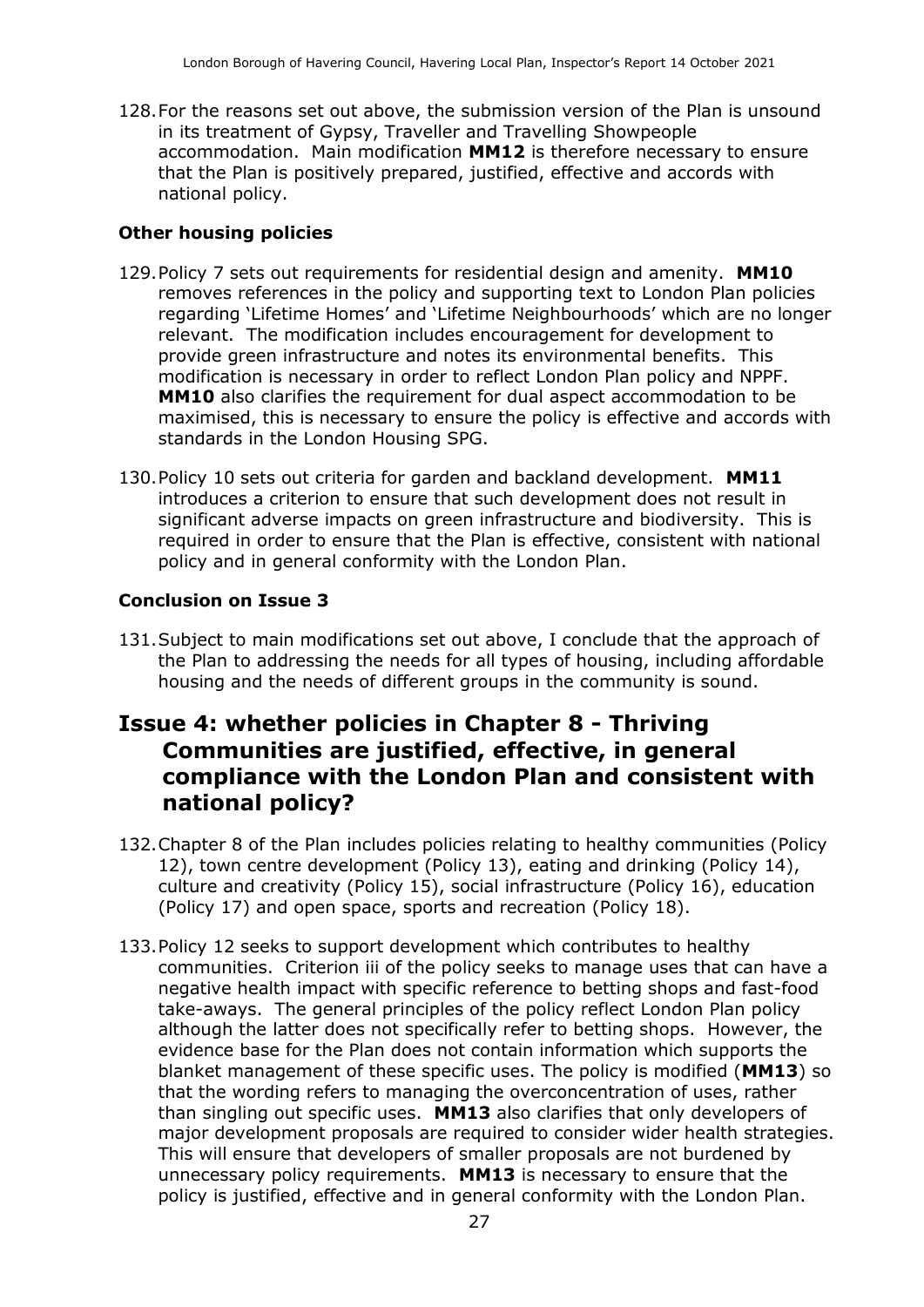- 134.Policy 13 sets out the Plan's approach to town centre development. The Plan is supported by the Havering Retail and Commercial Leisure Needs Assessment 2015 (LBHLP.21) and an Update 2018 (LBHLP21.4). These documents set out the quantitative need for comparison and convenience retail and leisure floorspace over the Plan period. The Update identifies a need for 8,179 square metres gross additional comparison retail floorspace from 2026, increasing to 20,722 square metres gross by 2031. Additional convenience retail floorspace of 8,299 square metres gross is required by 2026, increasing to 10,851 square metres gross by 2031.
- 135.Policy 13 sets out the sequential approach to site selection in accordance with the NPPF and supports appropriate development within town centres. Policy 1 supports a mix of uses, including retail and leisure, in Romford town centre. Policy 2 sets out the requirement for a new local centre adjoining Beam Park Station to deliver up to 4,000 square metres of retail and commercial floorspace. Whilst specific sites are not allocated in this Plan, they will be allocated if necessary in the Plan update which will take account of up-to-date needs assessments. The approach of the Plan to town centres accords with paragraph 23 of the NPPF.
- 136.A modification is necessary to Policy 13 (**MM14**) to refer to the 2018 Update and incorporate the updated need figures. The modification also clarifies, in accordance with the evidence base, that the need for further comparison floorspace will not arise until after the Plan has been updated. The modification is required to ensure that the Plan is justified and effective.
- 137.In September 2020 the Town and Country Planning (Use Classes) (Amendment) (England) Regulations 2020 came into force. This revoked many of the former use classes including A1 (shops), A2 (financial and professional services), class A4 (drinking establishments) and class A5 (hot food takeaway) and created a new 'commercial, business and service' use class (Class E).
- 138.Whilst Policy 13 sets criteria relating to the proportion of these former use classes in town centres, none of the policies in the Plan prevent the new Regulations taking effect. National policy in relation to town centres remains unchanged in the NPPF 2021, and whilst implementation of some of the policies in the Plan will be affected, the implications of these changes will need time to be considered.
- 139.These changes in circumstances came late in a process that has already taken a number of years to prepare. The Government believes that the planning system has a vital role to play in enabling the delivery of housing and economic growth that will support the UK's economic recovery. It therefore wants local planning authorities and the Planning Inspectorate to drive the planning process forward. Once adopted, the Plan will undergo an immediate update. That is the most appropriate way of dealing with the new Regulations.
- 140.Policy 15 relates to culture and creativity. It seeks to safeguard and encourage cultural, creative, sporting and entertainment activities and facilities. This is in accordance with NPPF. However, the policy criteria are onerous and unjustified in requiring major mixed-use developments to provide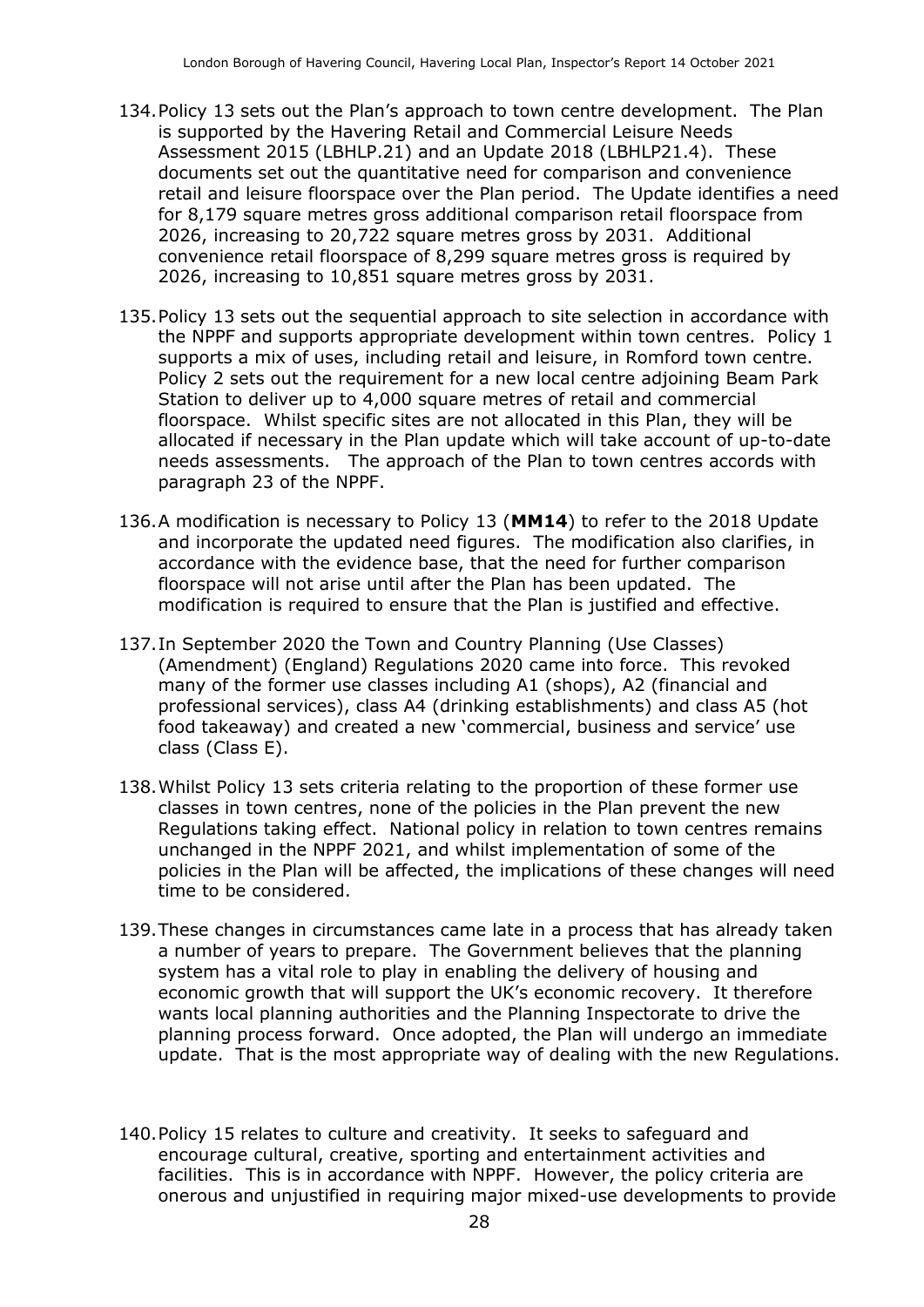arts and cultural facilities including by seeking financial contributions from developments to enhance existing facilities. These criteria are removed by **MM15** which is necessary to ensure that the Plan is justified and effective.

- 141.Policy 17 seeks to ensure existing education provision is safeguarded and sets out criteria for new education facilities. Other policies including Policy 1, relating to the Romford SDA, Policy 2, relating to the Rainham and Beam Park SDA, and Policy 16, Social Infrastructure, highlight the importance of developers providing education facilities to meet the requirements of the development where necessary. This is also set out in the Delivery and Implementation chapter of the Plan. A modification is necessary to Policy 17 to remove the need for drop-off and pick-up facilities for nurseries to be provided on-site. As long as these can be provided safely, there is no need for such facilities to be on-site. This modification (**MM16**) is necessary to ensure that the Plan is justified, effective and consistent with national policy.
- 142.Policy 18 relates to open space, sports and recreation. It is supported by a number of evidence base documents including the Open Space Study Standards Paper (LBHLP.37) and the Open Space Assessment Report (LBHLP.36). The policy seeks to protect existing provision and support improvement. The Plan does not seek to designate any new areas of open space but brings forward those allocated in the previous Core Strategy and identified on the Proposals Map. It may be the case that other sites in the borough could potentially be suitable for designation as open space. However, that does not mean that the Plan as submitted is not sound.

#### **Conclusion on issue 4**

143.Subject to the main modifications identified above, the policies within Chapter 8 - Thriving Communities are positively prepared, justified, effective, in general compliance with the London Plan and consistent with national policy.

### **Issue 5: Are the policies relating to employment sites and economic development justified, effective, consistent with national policy and in general conformity with the London Plan?**

144.The Plan identifies Strategic Industrial Locations (SIL) in accordance with the LP2021 and Locally Significant Industrial Sites (LSIS) which support a range of local employment uses. Policy 19 is clear that such areas will be protected. The policy contains a number of criteria to direct and support office development and flexible business space. To ensure that the policy is effective, a modification (**MM17**) is required to qualify the requirement for residential proposals within Romford Town Centre to incorporate flexible business space to relate to the need for such space and individual site characteristics. The modification includes additional criteria to encourage greater use of the River Thames for freight and improve wharf infrastructure, and to support the growth of logistics activities in the borough. Both elements would be necessary to ensure general conformity with the London Plan.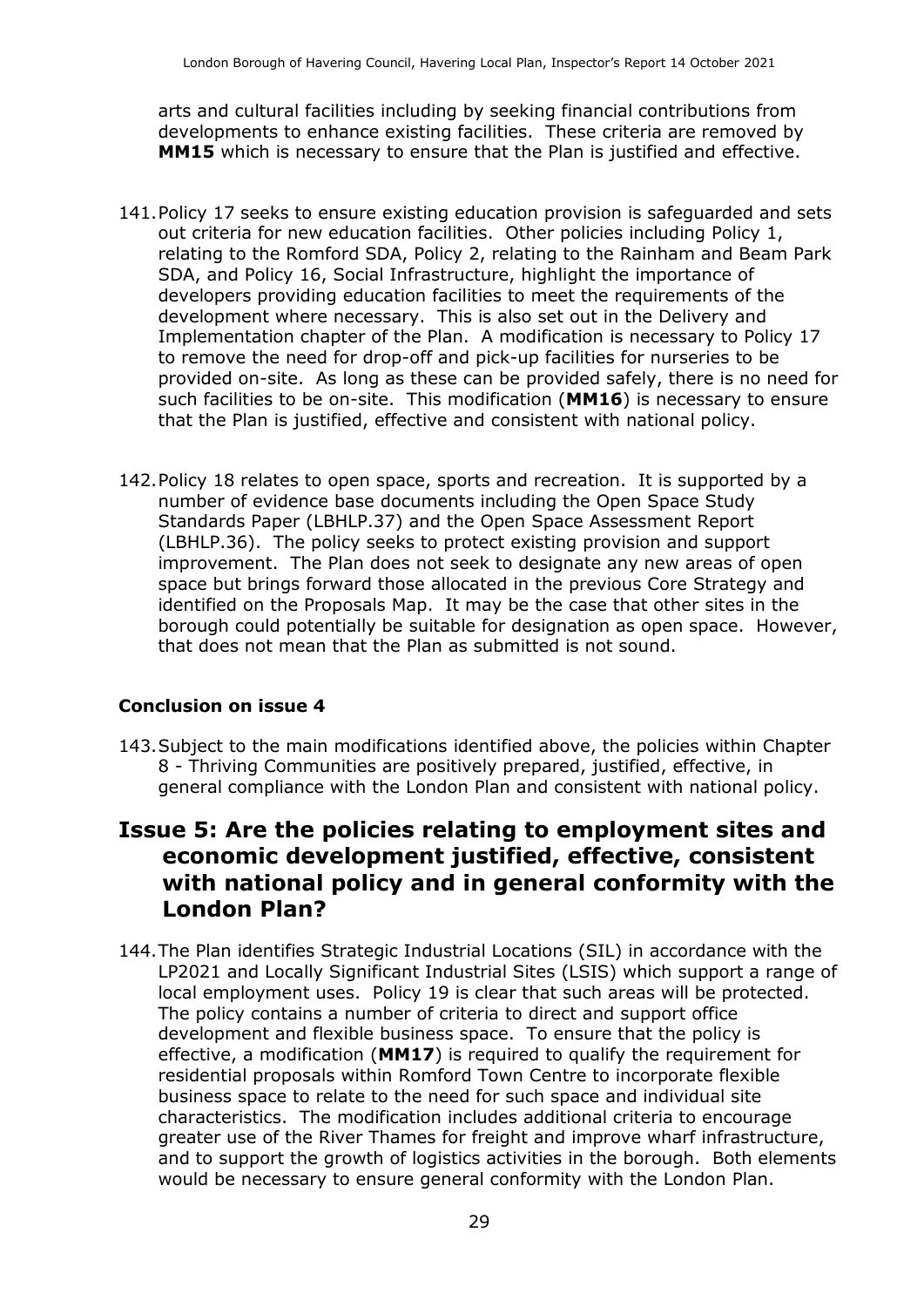- 145.The evidence regarding demand and supply of employment sites is included in the 2015 Employment Land Review (ELR) (LBHLP.20) and Addendum 2018 (LBHLP.20.1). The ELR concluded that of the 375 hectares of industrial land in the borough a total of 350 hectares was needed to meet demand over the Plan period. The ELR recommends the release of 24 hectares of employment land over the period. **MM17** includes a modification to the latter figure to ensure it reflects the ELR conclusions and is therefore justified and effective. The modification also clarifies that the need for employment land is to be kept under review in order to balance the protection of employment land with other land use objectives, including the need for housing. This ensures that the policy is effective and consistent with national policy.
- 146.Policy 20 sets criteria for the loss of industrial land. A number of modifications to the policy, and consequential modifications to the explanatory text, are necessary to ensure clarity regarding the application of the policy and relevant criteria to ensure the policy is effective. These modifications are incorporated into **MM18**. The modification includes a change to the title of the policy to reflect its application to LSIS and non-designated industrial land; changes to the policy to make clear that the provision of LSIS and non-designated industrial land will be kept under review; that wider land use objectives will be taken into account in considering release; to ensure the re-provision of nondesignated industrial land in certain circumstances and to remove a criterion relating to conflicting uses.
- 147. The ELR also identifies a net additional demand for between 10.657 square metres and 17,132 square metres of office floorspace over the Plan period and that the most suitable location to accommodate this is Romford Town Centre. The Plan does not allocate specific sites to meet this need. However, Policy 1 encourages office development as part of mixed-use schemes and requires affordable office accommodation within or funded by new commercial and mixed-use developments. Policy 21 also seeks affordable workspace from major commercial and mixed-use developments. The Plan update can allocate specific sites to meet the need if necessary, having regard to updated needs assessment. The approach of the Plan accords with paragraph 21 of the NPPF.
- 148.A modification is necessary to clarify that the policy seeks to support local micro and small businesses and that affordable workspace will be sought in town centres, SIL and LSIS. The modification reduces the level of floorspace to be provided from 20% to 10% to reflect viability evidence; defines affordable workspace; provides flexibility for site circumstances and viability and clarifies the circumstances in which financial contributions in lieu of provision on site will be accepted. These are incorporated in **MM19** which also includes consequential modifications to the explanatory text. The modification is necessary to ensure that the policy is justified and effective.
- 149.Policy 22 seeks to encourage major development proposals to support employment, skills development and training opportunities for local people. A modification to the explanatory text is necessary (**MM20**) to define the meaning of 'local' within the policy. This is necessary to ensure that the policy is effective.
- 150.Whilst there are differences between the Plan policies and the employment policies in LP2021, the approach of the Plan does not prevent the application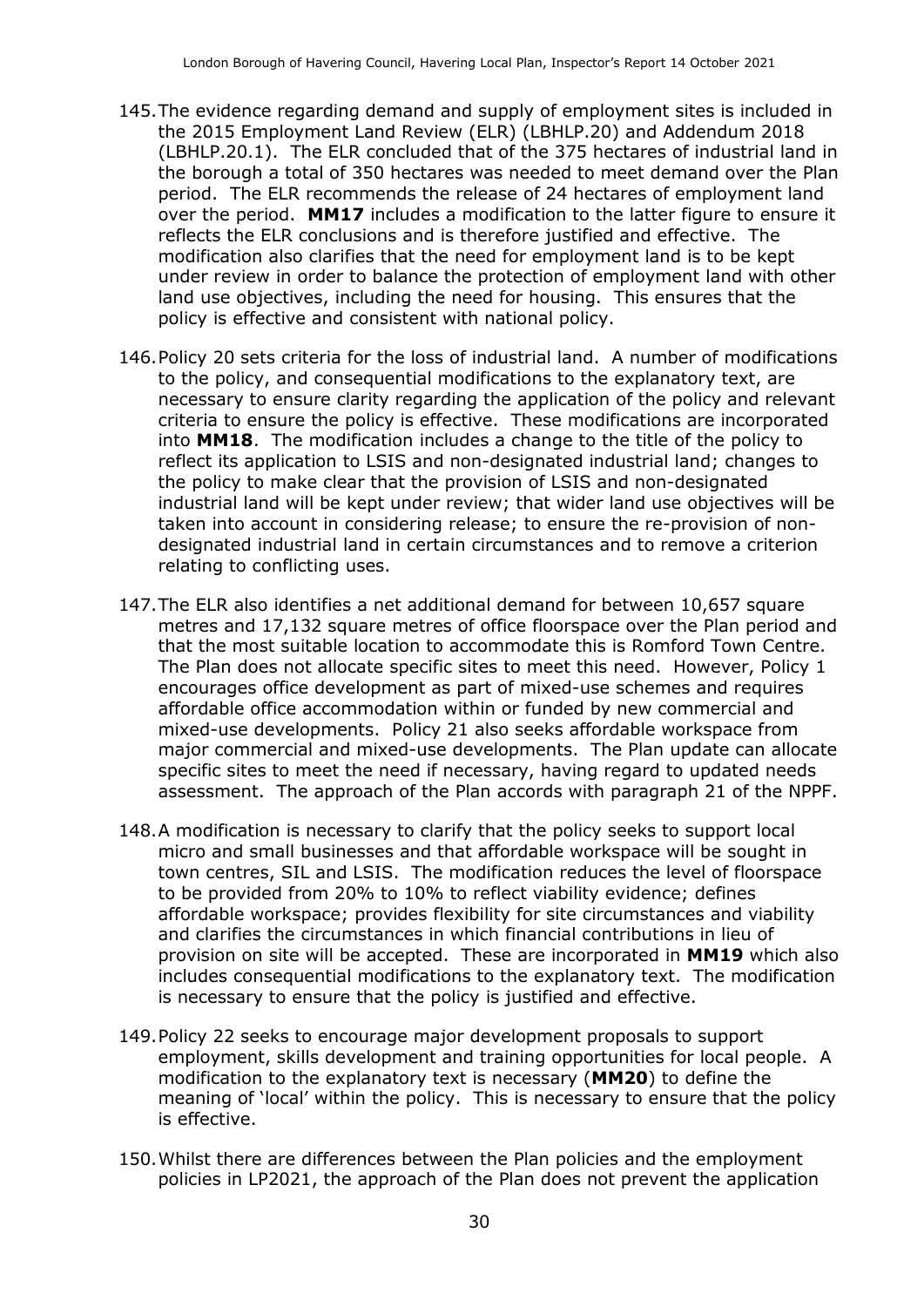of policies in LP2021. The policies, as modified, are therefore in general conformity with LP2021.

#### Changes to allocated employment sites

- 151.The policies map changes (set out in the Proposals Map Changes Booklet) removes Crow Lane Site 3 from the wider LSIS designation but retains the Royal Mail site as LSIS. It has been argued that the Royal Mail site should also be released as this is likely to cease being operational from 2022. The ELR concluded that this site could be retained as a Secondary Employment Area (renamed LSIS in this Plan) although I understand that at that time the Royal Mail had not confirmed any intention to vacate the site. Whilst things have clearly moved on in relation to this site since the ELR and Addendum were produced, the retention of this site within the LSIS does not make the Plan unsound. Policy 20 sets criteria for the loss of industrial land under which any proposal to change the use of the land could be considered. The immediate update of the Plan also gives the opportunity to further review the site having regard to the Royal Mail's current intentions.
- 152.A change to the policies map is also proposed by the Council to include the Freightmaster Estate as SIL. It has been argued that a composting facility on adjoining land should be included in this designation. The SIL boundary is defined in the London Plan and the designation as proposed in the Plan would allow the continued operation of the existing waste management operation within the SIL. The approach of the Plan to exclude the composting facility is sound and is in general conformity with the London Plan.

#### **Conclusion on issue 5**

153.Subject to the modifications identified, the policies relating to employment sites and economic development are justified, effective, consistent with national policy and in general conformity with the London Plan.

### **Issue 6: are policies relating to transport connections justified, effective, consistent with national policy and in general conformity with the London Plan?**

- 154.Policy 23 sets out a number of ways in which the Council will work with partners and developers to improve transport infrastructure and connectivity in the borough. A modification (**MM21**) is necessary to include exploring opportunities to utilise the River Thames for freight and passenger transport. This is in line with earlier modifications (**MM2, MM17**) and ensures general conformity with the LP2021.
- 155.Policy T6 of LP2021 seeks to restrict car parking in line with levels of existing and future public transport accessibility and connectivity. The policy sets maximum residential car parking standards for areas with Public Transport Accessibility Levels (PTAL) 2-3 and PTAL 0-1 (the least accessible areas). In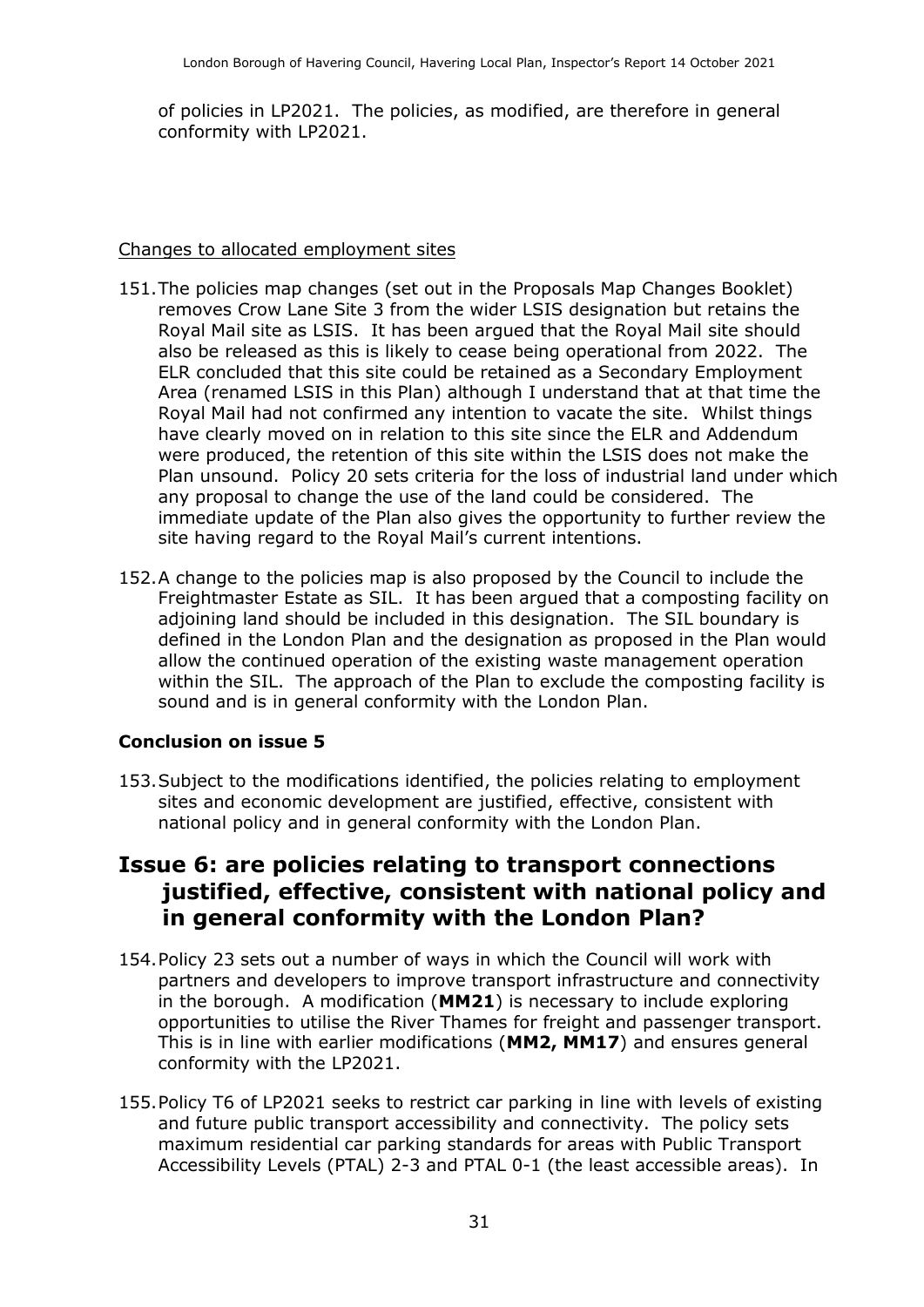places that are well-connected by public transport development is expected to be car-free or 'car-lite' (providing the minimum necessary parking).

- 156.LP2021 Policy T6 recognises that Outer London boroughs may adopt minimum residential standards, but these must be within the LP2021 maximum standards and should only apply to the least well-connected areas (PTAL 0-1). Within Outer London Opportunity Areas a maximum standard of up to 0.5 spaces per dwelling applies.
- 157.Policy 24 of the Havering Local Plan seeks to set minimum parking standards for residential development in all areas of the borough regardless of PTAL. The minimum standards for 3+ bedrooms in areas of PTAL 0-2 are also higher than the maximum standards in LP2021. Consequently, the policy is not in general conformity with the LP2021 and this view is supported by TfL and the GLA.
- 158.Prior to the publication of the LP2021, the Council proposed a modification to bring the policy in line with the 2016 London Plan. This would have required minimum parking standards in areas of PTAL 0-1 and limited areas of PTAL 2 which are 800 metres or more away from existing or planned rail and underground stations. However, the LP2021's parking standards are more restrictive than those in the 2016 London Plan, restricting minimum parking standards only to the areas with poorest connectivity levels (PTAL 0-1).
- 159.There is evidence which indicates that car ownership levels are high in the borough. The Council have also expressed concerns regarding north-south public transport connectivity which is not as good as connectivity into and out of central London. However, Policy 23 sets out a number of measures which aim to address this latter issue. Furthermore, the Plan notes that the borough suffers from issues of congestion and air pollution. The SA notes that the main source of air pollution is road traffic vehicle emissions (Part 8.6.1 LBHP.8). The expectation of minimum parking provision in areas with good public transport accessibility is incompatible with the objectives set out in the Plan to improve the health and wellbeing of the population, to support sustainable transport options and to improve and manage air quality. It could also undermine efforts to provide higher density residential development to increase housing delivery as more land would be needed for car parking.
- 160.A modification is therefore required to ensure that Policy 24 is in general conformity with the LP2021. This is set out in **FMM22** which supersedes the earlier proposed modification. The modification retains minimum parking standards, but these only relate to areas of PTAL 0-1. In addition, the minimum standards are within the maximum standards set out in LP2021 and they do not apply to the Opportunity Areas where LP2021 maximum standards will apply. This modification is necessary to ensure that the Plan is justified, effective and in general conformity with the LP2021. The GLA have confirmed that the modifications contained in FMM22 would ensure that the Plan is sound.

#### **Conclusion on issue 6**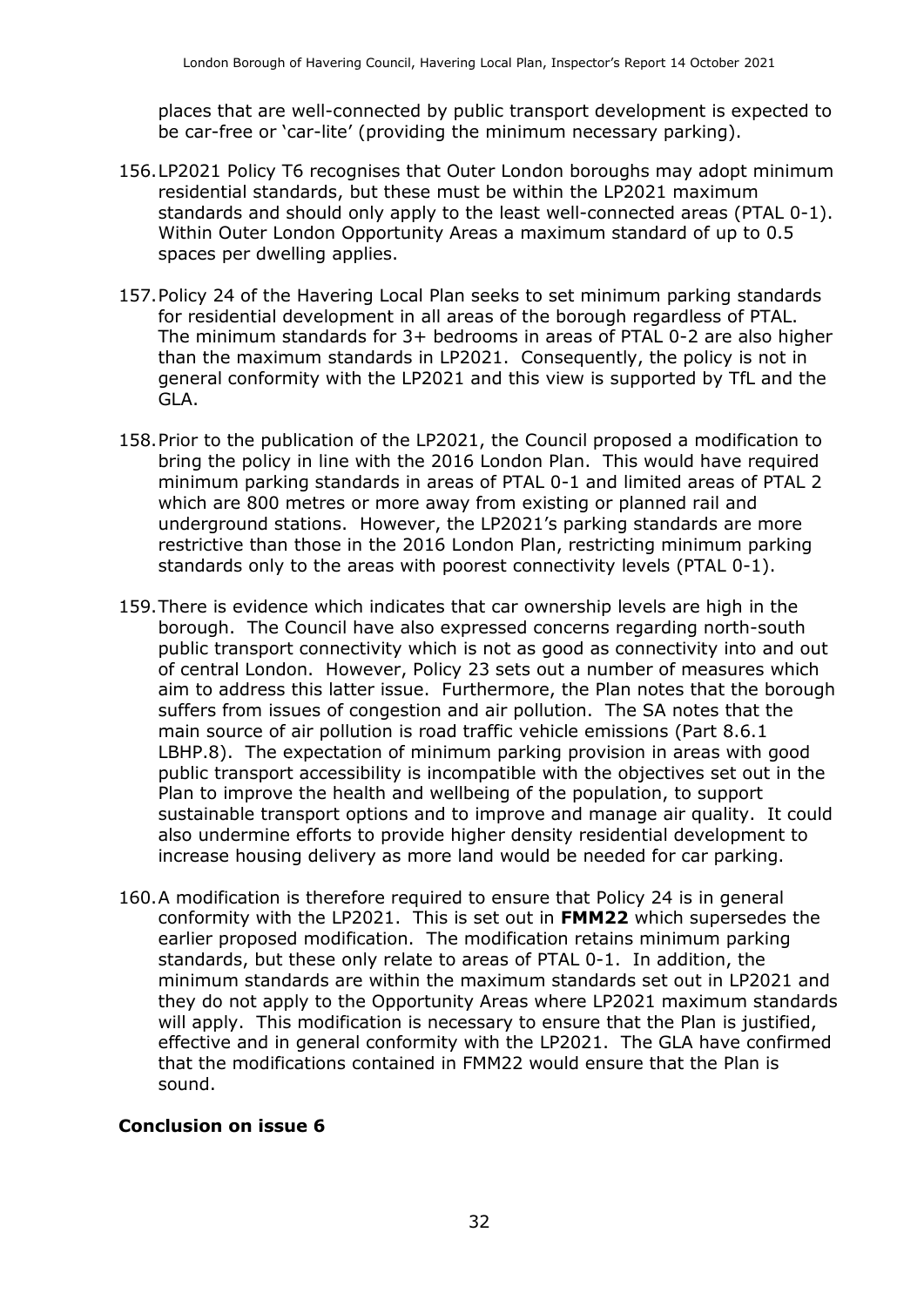161.Subject to the modifications identified, the policies relating to transport connections are justified, effective, consistent with national policy and in general conformity with the London Plan.

### **Issue 7: are the Plan's policies relating to high quality places and green places justified, effective and consistent with national policy?**

- 162.The Plan contains a number of policies relating to the built and natural environment. A modification is required to Policy 28, which relates to heritage assets, to ensure that the wording is consistent with national policy in relation to the conservation and enhancement of the historic environment. This is achieved by **MM23**.
- 163.Policy 30 seeks to protect the natural environment. A modification is necessary (**MM24**) in order to ensure consistency with national policy including reference to the principles in NPPF of avoidance, mitigation and compensation of significant harm. I have made a further change to the modification to correct the reference to Sites of Special Scientific Interest.
- 164.The Sites of Importance for Nature Conservation (SINC) are listed in an Annex to the Plan and supported by evidence in the Havering SINC Review 2017 (LBHLP.28). It may be the case that other sites in the borough could potentially be suitable for designation as SINC. However, I am satisfied that the Plan as submitted is sound in this regard.
- 165.Policy 31 seeks to enhance the river environment by requiring developments in close proximity to a river to investigate and secure opportunities to restore and enhance rivers and their corridors in line with the Thames River Basin Management Plan. A modification is necessary (**MM25**) to clarify that this relates to major developments so as not to unnecessarily burden smaller developments. This will ensure that the policy is effective.
- 166.Policy 36 relates to low carbon design, decentralised energy and renewable energy. The Havering Local Plan Wind Resource Evidence Base (LBHLP.23) identifies suitable areas for wind turbine development and these sites are to be shown on the policies map. The policy contains a number of criteria which wind energy development on such sites will need to satisfy before planning permission would be granted. Modifications are required to the policy to make clear that the Council will follow the approach in national policy in determining applications, to clarify that there should be no unacceptable adverse impact on residential amenity or on highway safety. **MM26** incorporates these modifications and is necessary to ensure that the policy is effective and consistent with national policy.

#### **Conclusion on issue 7**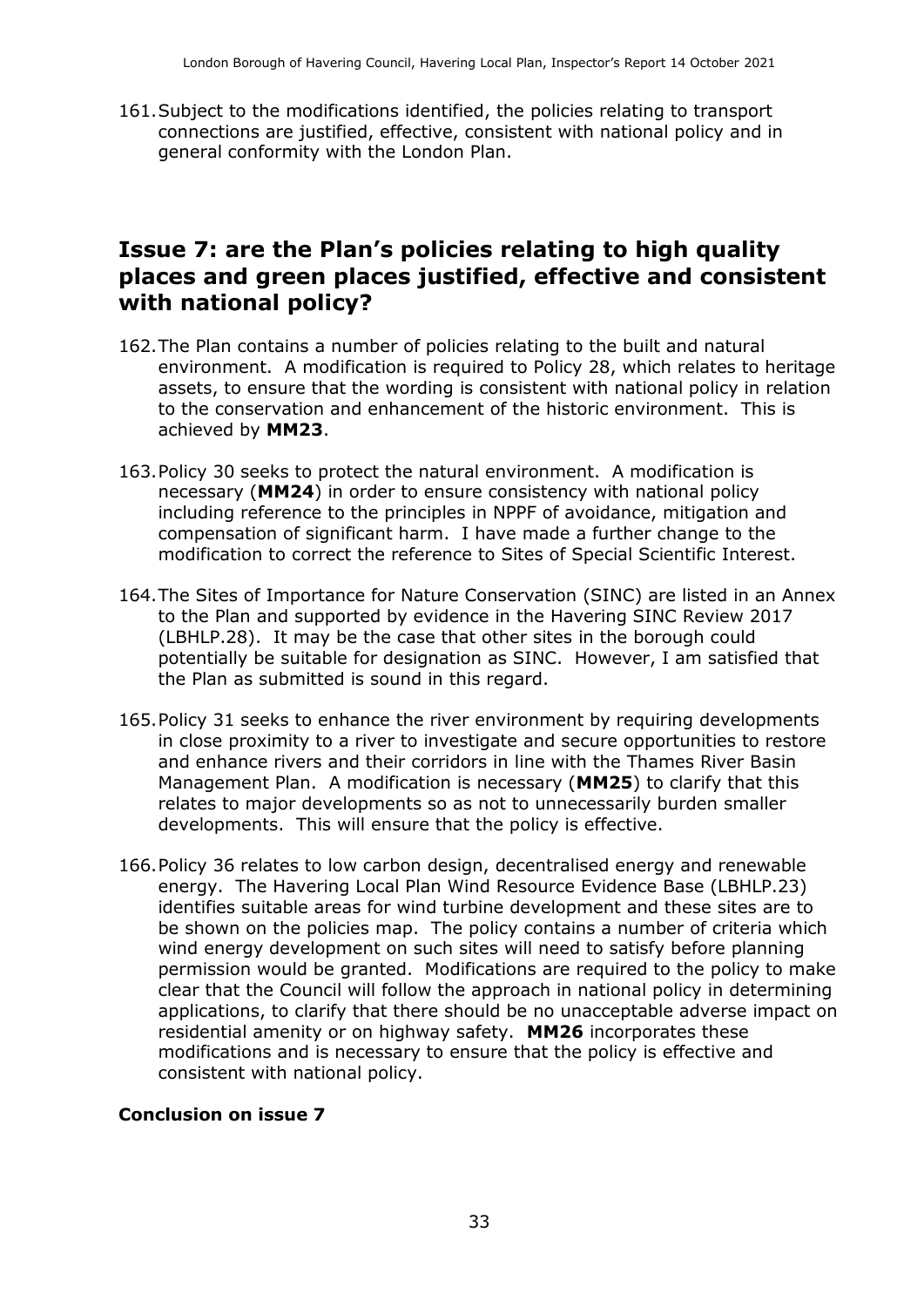167.Subject to the above modifications the Plan's policies relating to high quality places and green places are justified, effective and consistent with national policy.

### **Issue 8: is the Plan's approach to minerals, waste and monitoring justified, effective and in general compliance with the London Plan?**

- 168.LP2021 requires development plans to make provision for the maintenance of a landbank for aggregates of 7 years' supply. Havering is one of the few areas in London where resources of workable land-won sand and gravel exists. LP2021 apportions 1.75 million tonnes to Havering. NPPF requires minerals planning authorities to make provision for landbanks of at least 7 years' supply for sand and gravel. In order to ensure that the Plan is consistent with national policy and in general conformity with the LP2021, a modification (**MM27**) is required to make clear that at least a 7-year landbank will be retained and to set out the LP2021 apportionment. **MM27** includes alterations to the wording to ensure that the criteria are applied flexibly and as necessary in order to ensure that the policy is effective, and to include the requirement to consider use of the River Thames for transportation, in order to ensure general conformity with the LP2021.
- 169.The Plan does not include policies for dealing with the strategic waste apportionment as this is dealt with through the East London Waste Plan (ELWP). The Plan makes this clear at paragraph 12.7.2. In their response to the request for an opinion on general conformity with LP2021, the GLA have raised concerns with this approach. The Mayor points out that, as the ELWP only sets targets up to 2021, there is no plan which sets targets for the management of waste over the Plan period.
- 170.There is nothing to prevent the Council dealing with certain matters in a separate Development Plan Document (DPD) and the fact that the ELWP is in need of updating is not an issue of soundness or legal compliance for this Plan. Requiring this matter to be progressed through modifications to the current Plan would require significant further evidence and would result in further lengthy delay. I understand that the Council are working with adjoining authorities with the view to updating the ELWP. If this is not progressed within a reasonable time frame there remains the possibility for the matter to be dealt with in the immediate update of this Plan. The approach of the Plan in not dealing with strategic waste matters is not unsound and the GLA have confirmed that the Plan is in general conformity with the LP2021.
- 171.Turning to monitoring of the Plan, in order to ensure that the Plan is effective a modification is required (**FMM29**) to introduce a series of monitoring indicators against which the success of the policies in the Plan can be measured. This will ensure that the Plan, in the interim period prior to the adoption of the Plan update, can remain responsive and action can be taken if it becomes clear that the policies in the Plan are not achieving the aims of